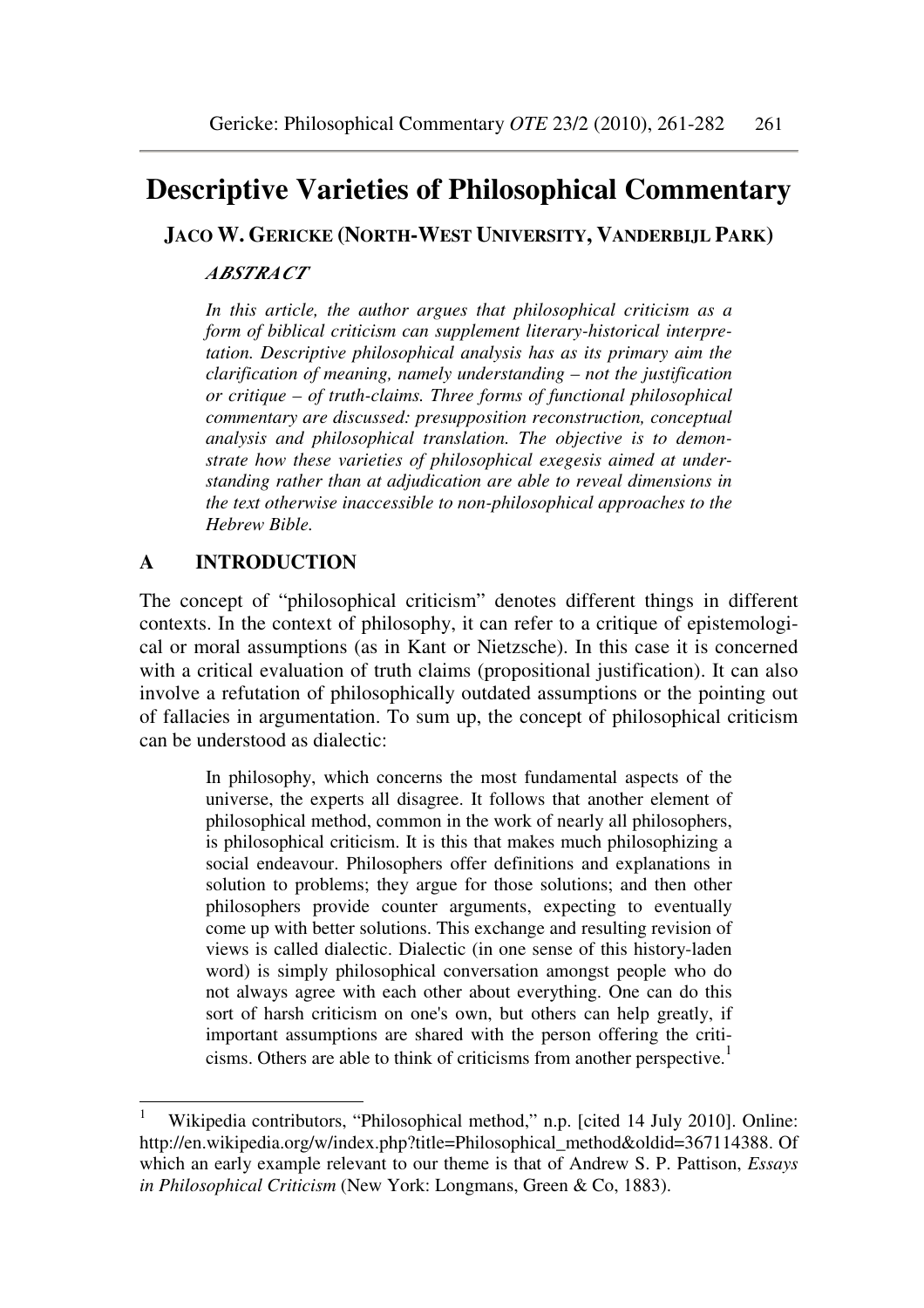In this sense, philosophical criticism is similar to what biblical scholars understand by the concept of meta-commentary or *Sachkritik*. Examples of this in biblical scholarship can be found in Mark Brett's analysis of Childs via an eclectic and critical use of philosophical scholarship<sup>2</sup> and Megan Bishop Moore's *Philosophy and Practice in the Writing of a History of Israel.*<sup>3</sup> The objective is to discredit of certain views by exposing the shaky philosophical assumptions on which it is founded.

There is second older context within Biblical Studies for the same concept, one where it had a slightly different sense. So for example in the writings of Gabler, "philosophical criticism" could refer to "pure biblical theology" as the preparation for the construction of a systematic philosophy of religion.<sup>4</sup> Placed alongside historical criticism, philosophical criticism was distinct from historical interpretation proper.

A third sense of the concept "philosophical criticism" involves the bringing to bear of some or other philosophical approach or perspective on the biblical text. Examples of this include Seizo Sekine's *Transcendency and Symbols in*  the Old Testament: A Genealogy of the Hermeneutical Experiences<sup>5</sup> William H. U. Anderson, *Philosophical Considerations in a Genre Analysis of Qoheleth*<sup>6</sup> and recent philosophical studies on Job, including, John T. Wilcox's *The Bitterness of Job: a Philosophical Reading*,<sup>7</sup> and especially the section on entitled, "A Philosophical Analysis of Job," an extract in Robert Sutherland's *Putting God on Trial: The Biblical Book of Job*. 8 Other philosophical perspectives appear in Leon Kass's *The Beginning of Wisdom: Reading Genesis*, *<sup>9</sup>* Martin Sicker, *Read-*

 $\overline{a}$ 

<sup>2</sup> Mark Brett, Biblical Criticism in Crisis? The Impact of the Canonical Approach on Hebrew Bible studies (London: Cambridge University Press, 2001).

<sup>3</sup> Megan B. Moore, *Philosophy and Practice of Writing a History of Israel* (London: Continuum International, 2005).

<sup>4</sup> To be sure, the term "philosophical criticism" is used here with reference to Gabler; see Otto Merk, *Biblische Theologie des NT in ihrer Anfangszeit* (Marburg: Elwert, 1972), 68-81. However, Gabler's and others' sporadic use of the notion of philosophical criticism should not be confused with what is meant by it in this study, which is the utilization of philosophy of religion as exegetical tool. One also encounters the idea in a few titles and contexts in biblical criticism, but there is no unified and official exegetical approach under the title recognised by mainstream biblical scholarship.<br>
Soize Sekine, Transcondancy and Symbols in the Old Testament: A G

Seizo Sekine, Transcendency and Symbols in the Old Testament: A Genealogy of the Hermeneutical Experience (Berlin: Walter de Gruyter, 1999).

<sup>6</sup> William H. U. Anderson, "Philosophical Considerations in a Genre Analysis of Qoheleth," *VT* 48 (1998): 289-300.

<sup>7</sup> John T. Wilcox, *The Bitterness of Job: a Philosophical Reading* (Ann Arbor; University of Michigan Press, 1994).

<sup>8</sup> Robert Sutherland, *Putting God on Trial: The Biblical Book of Job* (Trafford: Victoria, 2004), 141-157.

<sup>9</sup> Leon Kass, *The Beginning of Wisdom: Reading Genesis* (New York: Free Press, 2003).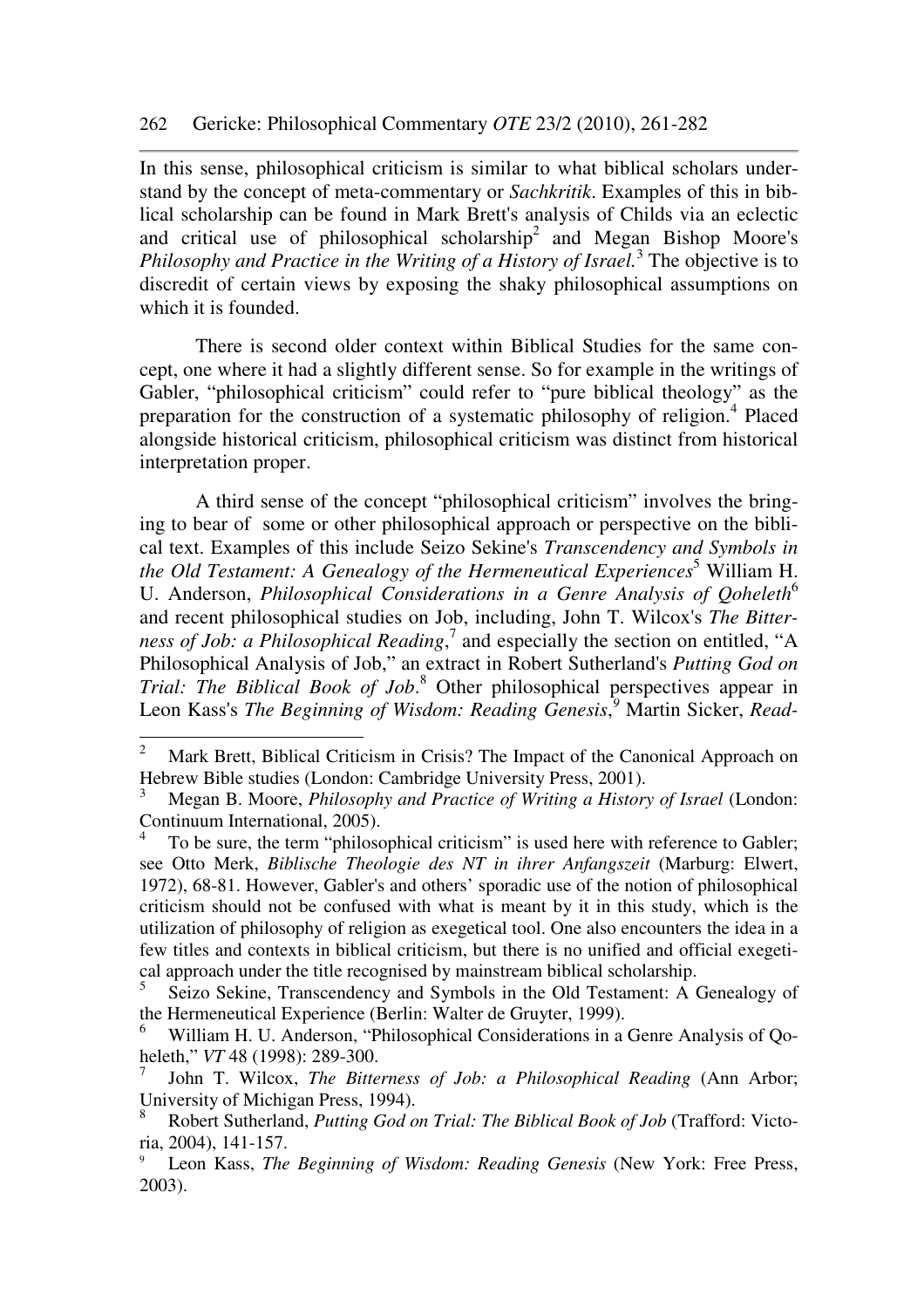*ing Genesis Politically: An Introduction to Mosaic Political Philosophy<sup>10</sup>* and Thomas L. Pangle, *Political Philosophy and the God of Abraham*. <sup>11</sup> There was also recently an edited work by Mary Healy & Robin Parry, *The Bible and Epistemology: Biblical Soundings on the Knowledge of God* involving contributions dealing with books in the Hebrew Bible.<sup>12</sup>

In the remainder of this article, however, I shall use the term in another, altogether novel sense. I am not concerned with involving philosophy so much as *doing* philosophy. It is also different from the evaluative, critical and atheological connotation ascribed to it by myself in an earlier paper.<sup>13</sup> In the context of the present discussion, *philosophical criticism* is (to be) understood as a descriptive form of philosophical analysis aimed at the clarification of meaning. Its aim is to look at the biblical texts from the perspective of loci on the agenda of *philosophy of religion*. The aim is not to ask what the Hebrew Bible can contribute to contemporary Christian philosophy of religion, but to use descriptive tools in philosophy of religion for historical purposes.

## **B WHAT IS PHILOSOPHICAL ANALYSIS?**

 $\overline{a}$ 

"Philosophical analysis" happens to be a term of art, although during different periods in the twentieth century different authors have used it to mean different things. What is to be analysed (e.g., words and sentences vs. concepts and propositions), what counts as a successful analysis, and what philosophical fruits come from analysis are questions that have been vigorously debated since the dawn of analysis as a self-conscious philosophical approach. Often, different views of analysis have been linked to different views of the nature of philosophy, the sources of philosophical knowledge, the role of language in thought, the relationship between language and the world, and the nature of meaning – as well as to more focused questions about necessary and a priori truth. Indeed, the variety of positions is so great as to make any attempt to extract a common denominator from the multiplicity of views sterile and not very illuminating.<sup>14</sup> "Philosophical

<sup>&</sup>lt;sup>10</sup> Martin Sicker, Reading Genesis Politically: An Introduction to Mosaic Political Philosophy (Westport: Praeger Publishers, 2002).

<sup>11</sup> Thomas L. Pangle, *Political Philosophy and the God of Abraham* (Baltimore: Johns Hopkins University Press, 2003).

<sup>12</sup> Mary Healy & Robin Parry, eds., *The Bible and Epistemology: Biblical Soundings on the Knowledge of God* (Colorado Springs: Paternoster Press, 2007).<br><sup>13</sup> This article represents a complete revision of Jaco W. Gericke

This article represents a complete revision of Jaco W. Gericke, "The Quest for a Philosophical Yhwh (Part 2): Philosophical Criticism as Exegetical Methodology," *Old Testament Essays* 19/3 (2006): 1178-1192.

Scott Soames, "What is Philosophical Analysis?" n.p. Cited 5 July 2010. Online: http://www-rcf.usc.edu/~soames/sel\_pub/Philosophical\_Analysis.pdf. For a more extensive discussion, see his *Philosophical Analysis in the Twentieth Century*, *Volume 1: The Dawn of Analysis* (New Jersey: Princeton University Press, 2003).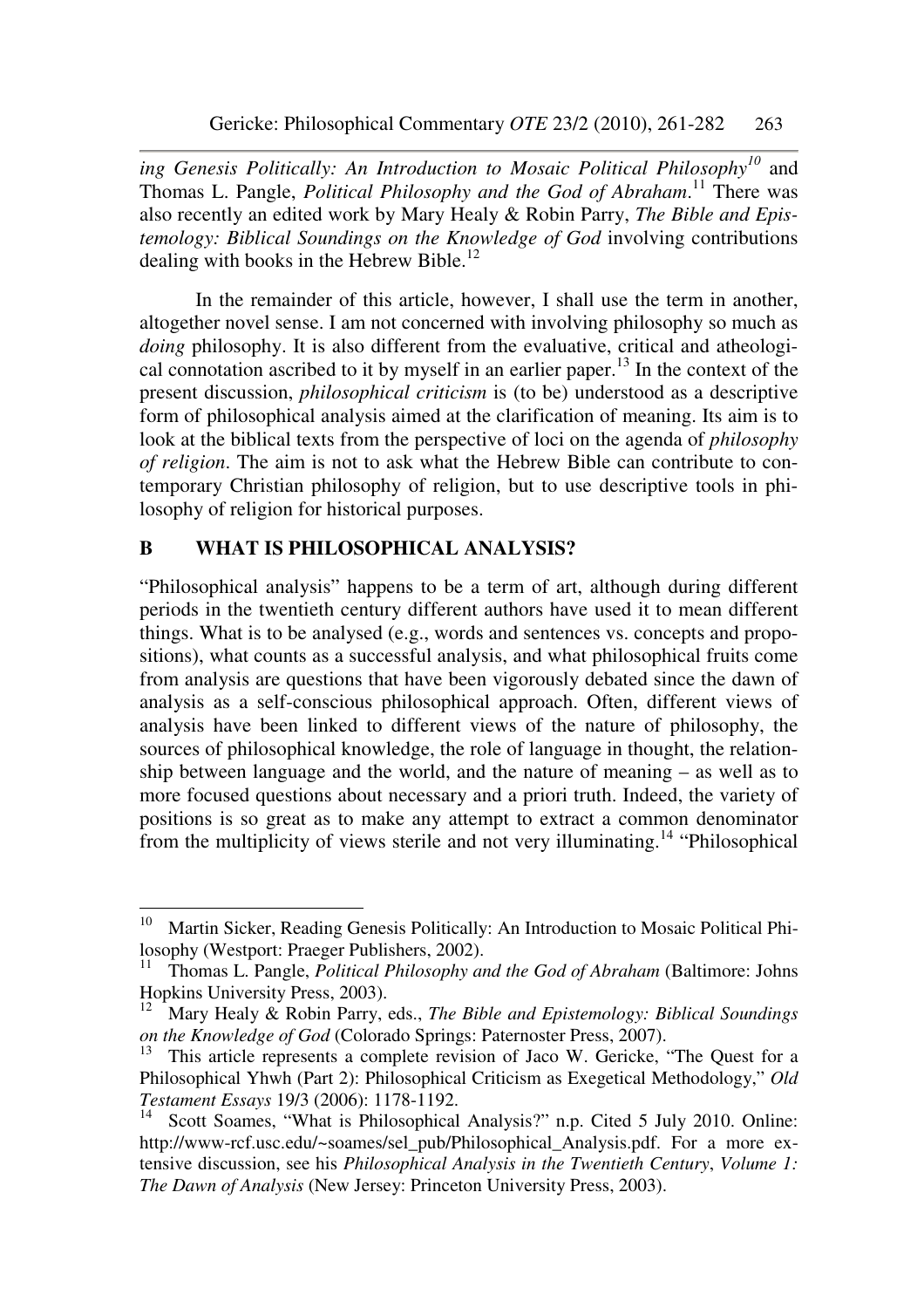analysis" can therefore be considered as being an essentially contested concept, despite its long and proud history.

Analysis has always been at the heart of philosophical method, but it has been understood and practiced in many different ways. Perhaps, in its broadest sense, it might be defined as a process of isolating or working back to what is more fundamental by means of which something, initially taken as given, can be explained or reconstructed. The explanation or reconstruction is often then exhibited in a corresponding process of synthesis. This allows great variation in specific method, however. The aim may be to get back to basics, but there may be all sorts of ways of doing this, each of which might be called "analysis."<sup>15</sup>

The aim may be to get back to basics, but there may be all sorts of ways of doing this, each of which might be called "analysis."<sup>16</sup>

- (i) *Regressive* conceptions of analysis as involving the working back from "what is sought," taken as assumed, to something more fundamental by means of which it can then be established.
- (ii) *Decompositional* conceptions of analysis, which involves it breaking a concept down into more simple parts;
- (iii) *Transformative / interpretative* types of analysis as the translation of statements to be analysed into their "correct" logical form

These three conceptions should not be seen as competing with one another. In actual practices of analysis, which are invariably richer than the accounts that are offered of them, all three conceptions are typically reflected, though to differing degrees and in differing forms.**<sup>17</sup>** To analyse something, we may first have to interpret it in some way and then translating the initial statement into formal logical terms. Then we articulate the relevant elements and structures, all in the service of identifying fundamental principles by means of which to explain it.**<sup>18</sup>** In the twentieth century, both phenomenology and analytic philosophy can be seen as developing such more sophisticated conceptions of analysis, which draw on but go beyond mere decompositional analysis.

If anything characterises "analytic" philosophy, then it is presumably the emphasis placed on analysis. There is however a wide range of conceptions of analysis, so such a characterisation says nothing that would distinguish analytic

<sup>15</sup> <sup>15</sup> Michael Beaney, "Analysis," n.p. [cited 18 April 2010]. Online: http://plato.stanford .edu/archives/sum2009/entries/analysis.

<sup>&</sup>lt;sup>16</sup> Beaney, "Analysis." http://plato.stanford.edu/archives/sum2009/entries/analysis.

<sup>&</sup>lt;sup>17</sup> Beaney, "Analysis," http://plato.stanford.edu/archives/sum2009/entries/analysis.<br><sup>18</sup> Beaney, "Analysis," http://plato.stanford.edu/archives/sum2009/entries/analysis

<sup>18</sup> Beaney, "Analysis," http://plato.stanford.edu/archives/sum2009/entries/analysis.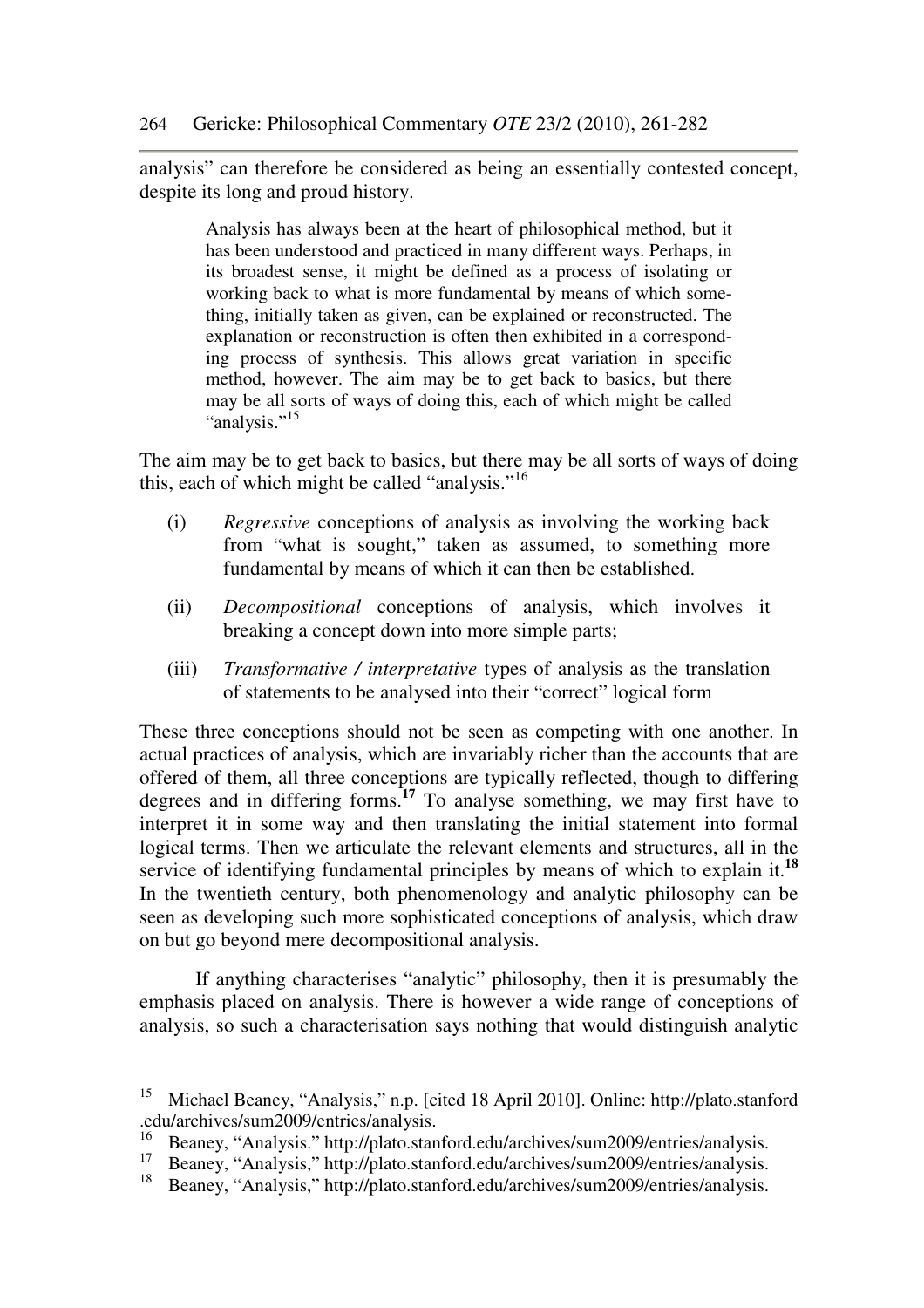philosophy from much of what has either preceded or developed alongside it.<sup>19</sup> Decompositional conceptions are usually popular today, but were really actually prevalent in the early modern period. All analytic philosophy admits that any analysis presupposes a particular framework of interpretation, and work is done in *interpreting* what we are seeking to analyse as part of the process of regression and decomposition. This may involve *transforming* it in some way, in order for the resources of a given theory or conceptual framework to be brought to bear.<sup>20</sup>

Phenomenology, in turn, contains its own distinctive set of analytic methods, with similarities and differences to those of analytic philosophy. Phenomenological analysis has frequently been compared to conceptual clarification in the ordinary language tradition, for example, and the method of "phenomenological reduction" that Husserl invented in 1905 offers a striking parallel to the reductive project opened up by Russell's theory of descriptions, which also made its appearance in 1905. Furthermore, in Husserl's later discussion of "explication," we find appreciation of the "transformative" dimension of analysis, which can fruitfully be compared with Carnap's account of explication. Carnap himself describes Husserl's idea here as one of "the synthesis of identification between a confused, non-articulated sense and a subsequently intended distinct, articulated sense."<sup>21</sup>

Phenomenology is not the only source of analytic methodologies outside those of the analytic tradition. In his *Essay on Philosophical Method* (1933),<sup>22</sup> Robin G. Collingwood, a British idealist criticised developed his own response to what is essentially the paradox of analysis (concerning how an analysis can be both correct and informative), which he recognises as having its root in Meno's paradox. In his *Essay on Metaphysics*  $(1940)$ ,<sup>23</sup> he puts forward his own conception of metaphysical analysis, characterised here as the detection of "absolute presuppositions," which are taken as underlying and shaping the various conceptual practices that can be identified in the history of religion.<sup>24</sup>

The dominance of "analytic" philosophy in the English-speaking world does not mean that a consensus has formed concerning the role and importance of analysis. There is no agreement on what "analysis" means, and Wittgenstein's later critique of analysis and Quine's attack on the analytic-synthetic distinction, for example, have led some to claim that we are now in a "post-analytic" age. Such criticisms, however, are only directed at particular conceptions of analysis. In the context of Biblical Studies, our concern is simply experimental and func-

<sup>19</sup> <sup>19</sup> Beaney, "Analysis," http://plato.stanford.edu/archives/sum2009/entries/analysis.<br><sup>20</sup> Beaney, "Analysis," http://plato.stanford.edu/archives/sum2000/entries/analysis.

<sup>&</sup>lt;sup>20</sup> Beaney, "Analysis," http://plato.stanford.edu/archives/sum2009/entries/analysis.<br><sup>21</sup> Beaney, "Analysis," http://plato.stanford.edu/archives/sum2000/entries/analysis.

<sup>&</sup>lt;sup>21</sup> Beaney, "Analysis," http://plato.stanford.edu/archives/sum2009/entries/analysis.<br><sup>22</sup> Bobin G. Collingwood, *An Essay on Philosophical Method* (Oxford: Oxford I

<sup>22</sup> Robin G. Collingwood, *An Essay on Philosophical Method* (Oxford: Oxford University Press, 1933).<br> $\frac{23}{5}$  Esseven Metaple

<sup>&</sup>lt;sup>23</sup> *Essay on Metaphysics* (Oxford: Oxford University Press, 1940).<br><sup>24</sup> Beaney "Analysis " http://plato.stanford.edu/archives/sum2000/

<sup>24</sup> Beaney, "Analysis," http://plato.stanford.edu/archives/sum2009/entries/analysis.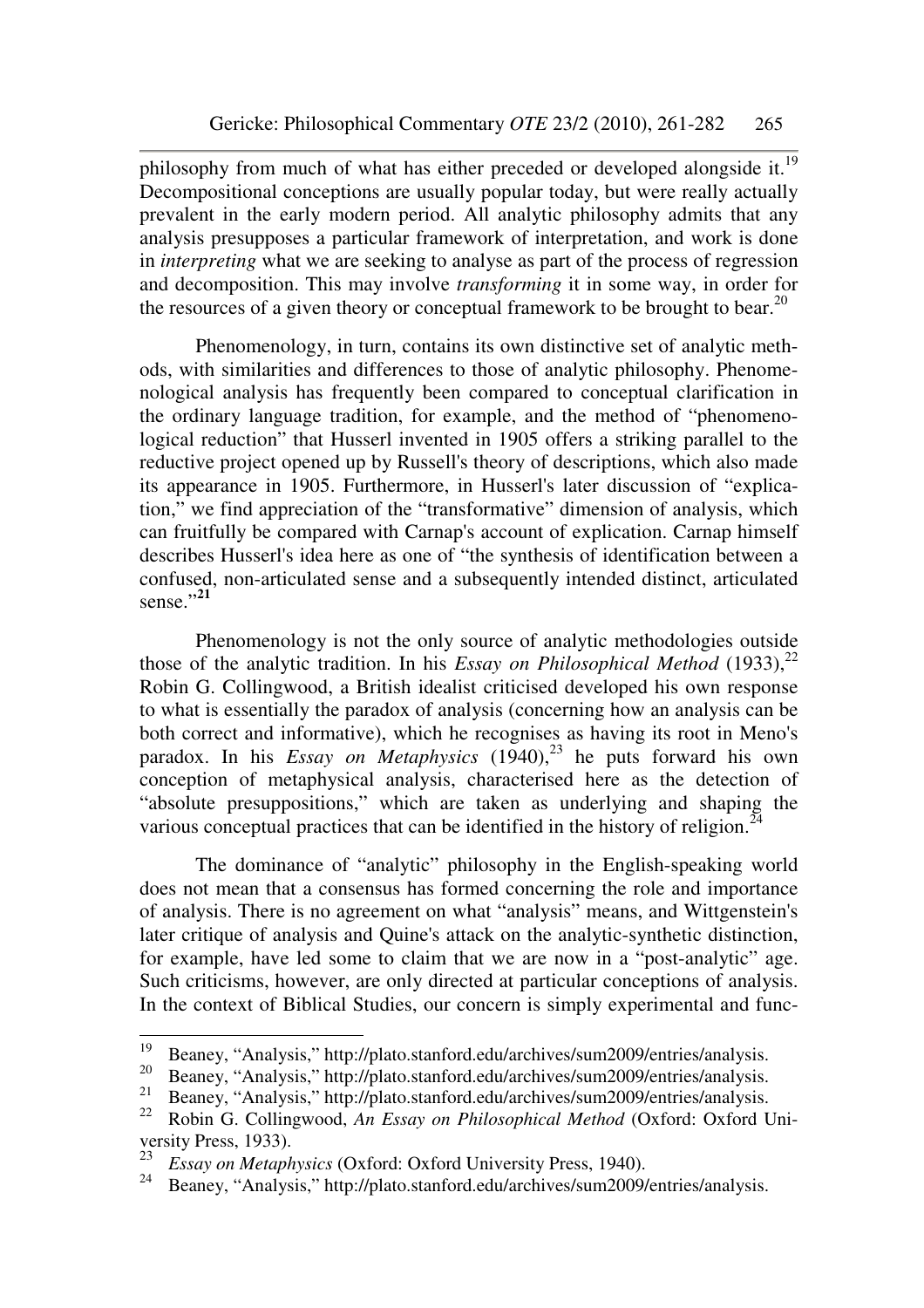tional. Even if philosophical analysis becomes outdated in philosophy proper, for its failure to solve contemporary philosophical problems, it might still be of use to access hidden levels of meaning in the text not available to other traditional, non-philosophical exegetical methods. $^{25}$ 

# **C FUNCTIONAL FORMS OF PHILOSOPHICAL COMMENTARY**

Ultimately, philosophical criticism as discussed here should not be equated with any single current or approach in analytic philosophy of religion or with Gabler's type or anyone else's use of the terms. As such, what follows represents my own hybrid adaptation of elements from analytic, phenomenological and comparative currents in philosophy of religion. What determined the particular form of the method was the hermeneutical demands posed by the nature of the Hebrew Bible itself as revealed by linguistic, historical, socio-literary and theological forms of biblical criticism. Basically, philosophical criticism will have the objective of providing a descriptive *philosophical* analysis of the *religious* beliefs, concepts and practices encountered in a given text in the Hebrew Bible.

In order to avoid misunderstanding, I wish to state categorically that philosophical criticism can be seen as a form of textualist hyper-descriptivism. Not only do we bracket the question of truth in favour of the question of meaning, the concern of analysis is also first and foremost concerned with the clarification of the world *in the text* alone. The world *behind* it (historical background) and the world *in front of* it (our world and those of earlier reception history) are only of relevance to the extent that the meaning of the text can be elucidated thereby.

The concept of the world in the text is well-known in biblical scholarship, coming as it does from the hermeneutical philosophy of Paul Ricoeur. In his writings the concept of the world in the text refers to that set of assumptions and actions that are conducted in the text itself, without checking to see if these assumptions are possible in the world outside the text.<sup>26</sup> However, in order to do descriptive philosophical justice to the variable pluralism of conceptions of YHWH and of reality in the biblical discourse itself, I have decided to adapt Ricoeur's terms to the context of modal fictionalism to be able to speak of the "worlds in the text" (plural). By this I mean to denote what philosophers of post-Kripkean metaphysics understand by all actual, possible and impossible worlds which I locate in the trans-world domains of intra-textual pluralism.

As for specifics, the primary methodology utilised is philosophical analysis in the form of a) presupposition reconstruction; b) conceptual analysis (clarification); and c) philosophical translation. With the focus being on presupposi-

<sup>25</sup> <sup>25</sup> Beaney, "Analysis," http://plato.stanford.edu/archives/sum2009/entries/analysis.<br><sup>26</sup> See Welter Bruggemann, *Old Tastament Theology: Tastimeny, Dispute, Advocate* 

<sup>26</sup> See Walter Brueggemann, *Old Testament Theology*: *Testimony, Dispute, Advocacy* (Louisville: Westminster, John Knox Press, 1997), 57-58.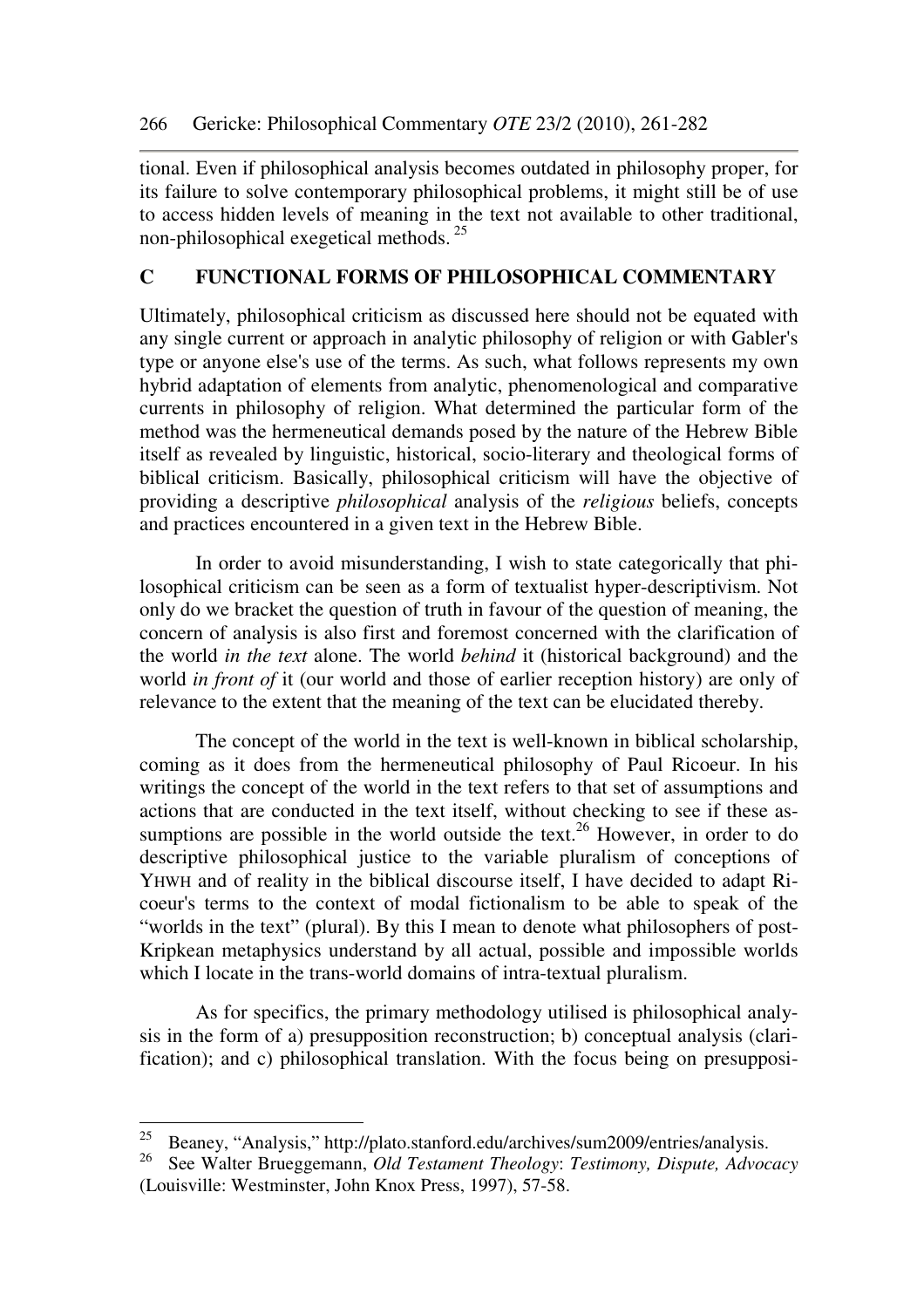tions, conceptual structures and Gricean implicature, I offer three new related terms to reveal the location of the philosophically relevant data:

- (i) the worlds *under* the worlds in the text;
- (ii) the worlds *inside* the worlds in the text;
- (iii) the worlds *above* the worlds in the text.

To these domains, I limit the philosophical description. How they relate to the worlds in front of and behind the text may be interesting, but referentiality in this sense is not my present concern. Let us look briefly at each type of analysis.

## **1 Presupposition reconstruction (the worlds under worlds in the text)**

According to the philosopher of religion Don Cupitt:

In the long period dominated by Plato (roughly 350 B.C.E. to 1800 C.E.), when there was a sharp distinction between the sensuous world below and the eternal purely intelligent world above, it was usually thought that while science was concerned with the lower world of the senses and empirical fact, philosophy is concerned with the higher world of a priori, eternal truth. To do philosophy you raised your sights. A modern version of the old doctrine would have to say something rather different, like this: in philosophy, many of the toughest and most interesting philosophical questions have to do with matters that are very hard to get hold of because we are so deeply immersed in them all the time. We can't distance ourselves from them so as to get a cool detached and "scientific" view of them. Examples are time, being consciousness and language. Philosophy is nowadays very often not about things that are too high up and far off for us, but about things that are always presupposed, too close to us, so that we can't easily get them into focus. To find philosophy's space, don't climb *up*: step *back*. 27

This process of "stepping back" is known by many names. Kant combined two senses of analysis in his work, one derived from Greek geometry, the other from modern physics and chemistry.<sup>28</sup> Both remain close to the original Greek sense of analysis as a "loosening up" or "releasing,", but each proceed in different ways. The former proceeds "lemmatically" by assuming a proposition to be true *and searching for another known truth from which the proposition may be deduced*. <sup>29</sup> More recently, there has come into being the concept of "expository philosophy." In *Thinking Philosophically*, <sup>30</sup> Richard Creel discusses

<sup>27</sup> <sup>27</sup> Don Cupitt, *Above Us Only Sky – The Religion of Ordinary Life* (Santa Rosa, California: Polebrigde Press, 2008), 33.

 $\frac{28}{28}$  Beaney, "Analysis," http://plato.stanford.edu/archives/sum2009/entries/analysis.

<sup>&</sup>lt;sup>29</sup> Beaney, "Analysis," http://plato.stanford.edu/archives/sum2009/entries/analysis.<br><sup>30</sup> Biobard E. Crool, Thinking Philosophically: An Introduction to Critical Pethec

<sup>30</sup> Richard E. Creel, *Thinking Philosophically: An Introduction to Critical Reflection and Rational Dialogue* (Oxford: Blackwell, 2001).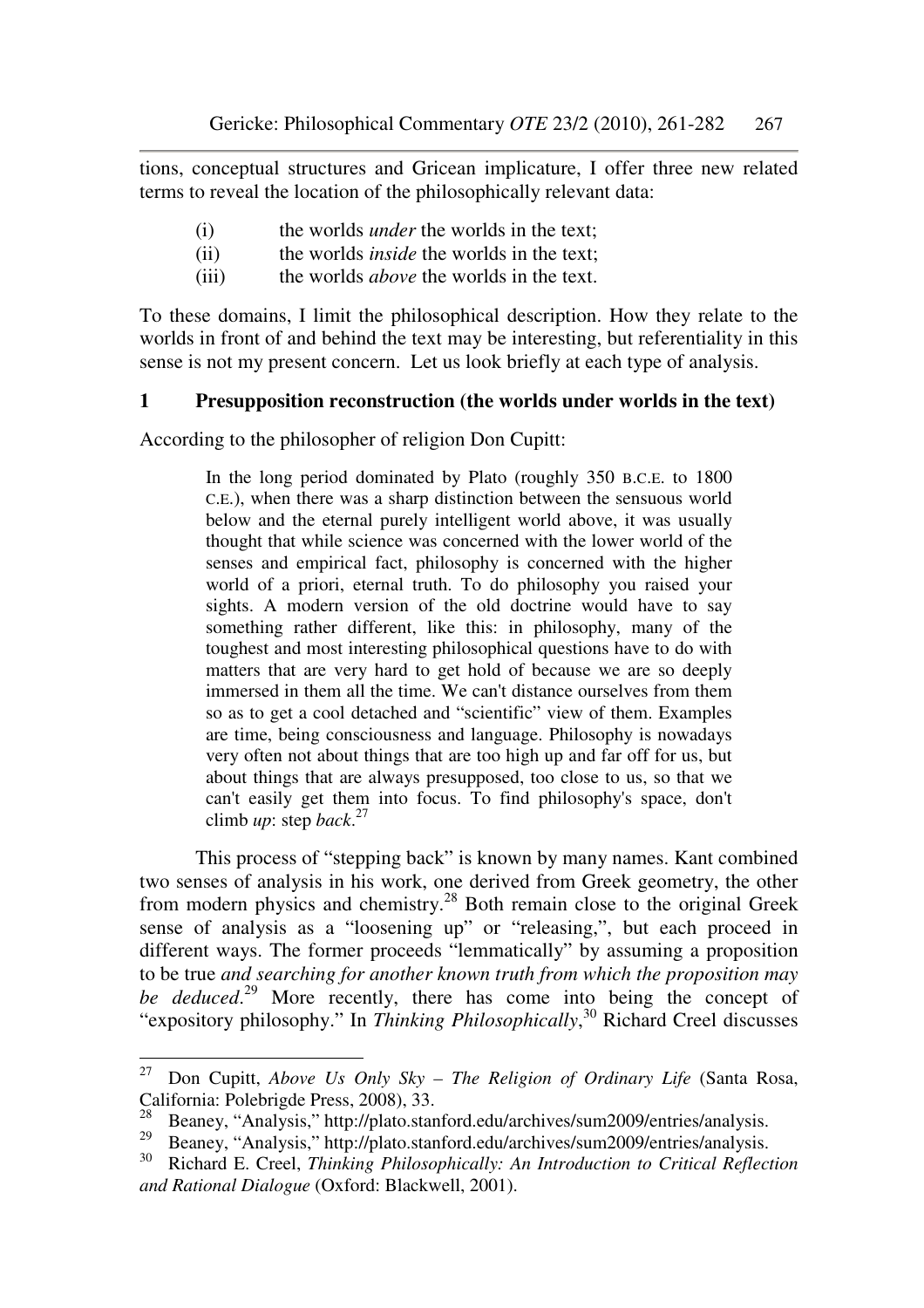seven activities philosophers engage in: exposit, analyse, synthesise, describe, speculate, prescribe and criticise. Of these, what he calls "expository philosophy" might be interesting to biblical scholars with historical agendas who imagine philosophy to be critical only. This philosophical approach has the aim of trying to get into worlds "under" the worlds in the text.

Expository philosophy endeavors to lay bare what is covered up, to make conscious the unconscious, to make explicit the implicit. $31$ 

Expository philosophy helps to bring to the fore people's (any people's) assumptions about reality, value and knowledge. Even if the biblical authors or characters were not conscious of having philosophical problems, they have philosophical assumptions. Most of these are unarticulated and unsystematic folkphilosophical "theories" they unconsciously took for granted, and which they have absorbed from their environment and their intellectual tradition. Since few of these theories are consciously held, they are philosophical prejudices, as they are not subjected to critical examination. They are *philosophical*, nevertheless, in as much as they pertain to metaphysical, epistemological, moral and other philosophical matters. Expository philosophy is an effort to become aware of and to reconstruct what these assumptions or theories actually involved.

In the context of a philosophical approach to the Hebrew Bible "stepping back" and a concern with prepositions can therefore be immensely informative. It involves asking of every text what the folk-philosophical questions it presupposes are. This is particularly obvious in aetiological myths, where the questions – even if not the answers – are the stuff philosophy thrives on. Some of these include curiosity concerning the nature of ultimate reality, the origin of the world, sufficient reasons for why reality is like this and not otherwise, the mystery of causality, the nature of good and evil, free will and determinism, teleology and the question of why things happen as they do, what the good life is all about, etc. So even if the final form of the overt textual discourse does not in itself constitute ready-to-eat philosophy, the questions presupposed as part of prior reflection are the perennial ones.

Where then are the data located in the non-philosophical discourse? Here we build on the metaphor of expository philosophy and Ricoeurian notions of the world in the text, and introduce the concept of "the world(s) *under* the worlds in the text." By this is meant folk-philosophical presuppositions in the text which need to be reconstructed precisely because they were not spelled out. Because they were operative in the heads of the biblical people and not necessarily shared by us, they provide a context of meaning, the divorce from which ends up distorting the meaning of the text itself. The presence of these assumptions in the Hebrew Bible can be illustrated with reference to the four standard philosophical categories.

 $31\,$ <sup>31</sup> Creel, *Thinking Philosophically*, 54.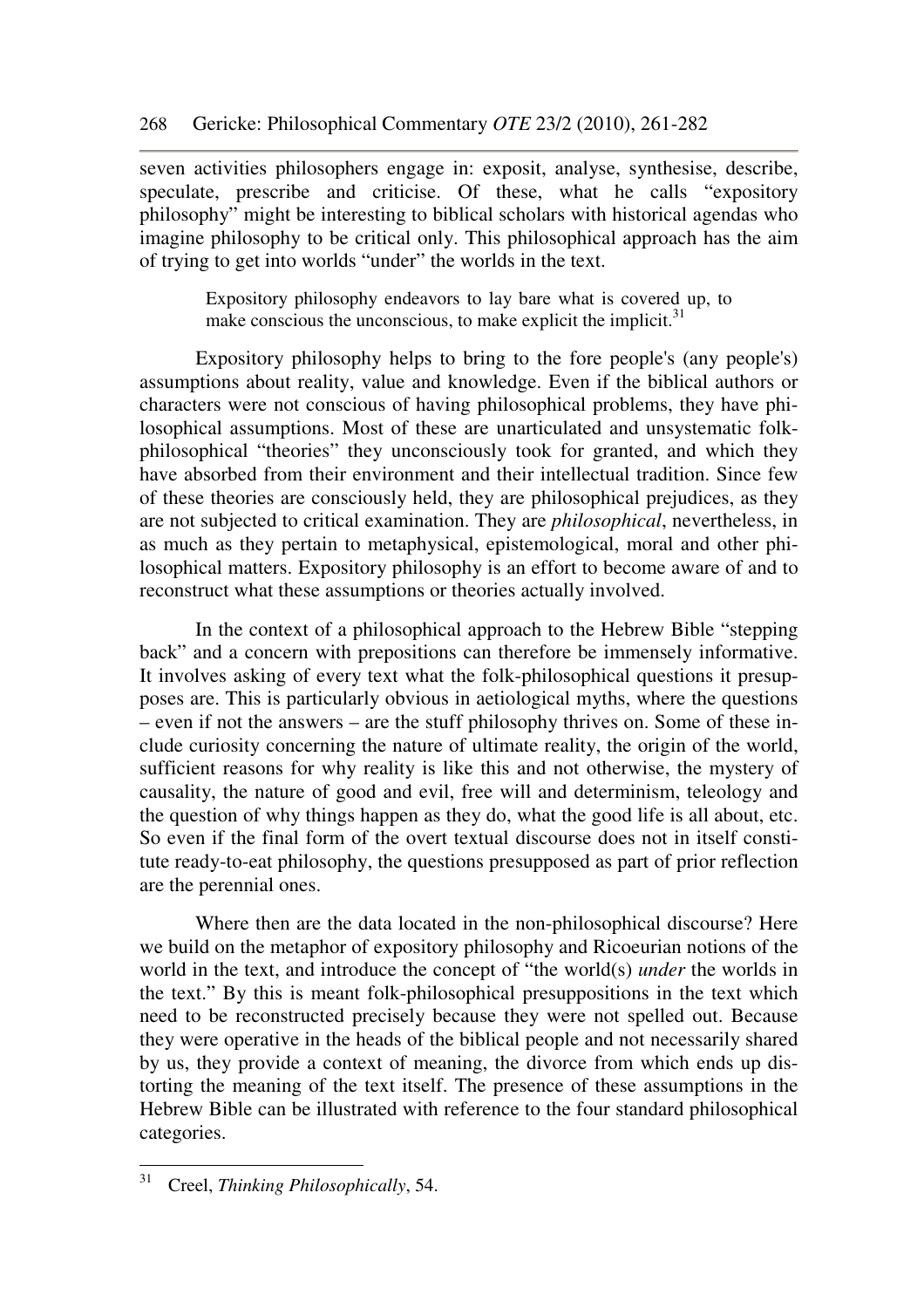Firstly, there is *metaphysics*: the Hebrew Bible is not a metaphysical treatise. Yet its discourse does contain taken-for-granted assumptions about metaphysical issues. Included here are presuppositions about the nature of existence, reality, being, substance, mereology, time and space, causality, identity and change, objecthood and relations (e.g. subject and object), essence and accident, properties and functions, necessity and possibility (modality), order, mind and matter, free will and determinism, etcetera. There is therefore nothing hermeneutically wrong with the following questions:

- (i) What does a text in the Hebrew Bible assume about cause and effect?
- (ii) What does a text in the Hebrew Bible assume about the whole and the parts?
- (iii) What does a text in the Hebrew Bible assume about generality in relation to specific individuals?
- (iv) What does a text in the Hebrew Bible assume about properties and substance and their relation and inherence?
- (v) What does a text in the Hebrew Bible assume about the relation between power and the its possessor?

The possibility of discerning the metaphysical assumptions of ancient Israelite religion is becoming more and more obvious in the writings of some biblical scholars who do happen to think one can talk about metaphysical assumptions in ancient Israelite religion. Thus according to Rolf Knierim, we find in the Hebrew Bible folk-philosophy of a specific kind:

It is the so-called dynamistic ontology which says that reality is a dynamic process from beginning causes to their corresponding ends. The fact that the ontology had in the Old Testament already become subject to contestation, modification and complementation means neither than it has been abandoned in the wake of the historical development of philosophical discourse, nor that it is not also, alongside complimentary alternative propositions, empirically verifiable, then and today.**<sup>32</sup>**

Another reference to biblical metaphysics is found in the remark by Mark Smith:

For the ancient Israelites their texts contain an ancient form of metaphysics. To be sure, these texts do not use the ontological language of

<sup>32</sup> <sup>32</sup> Rolf Knierim, *The Task of Old Testament Theology*, 410; cf. 89, 115, 253, 430.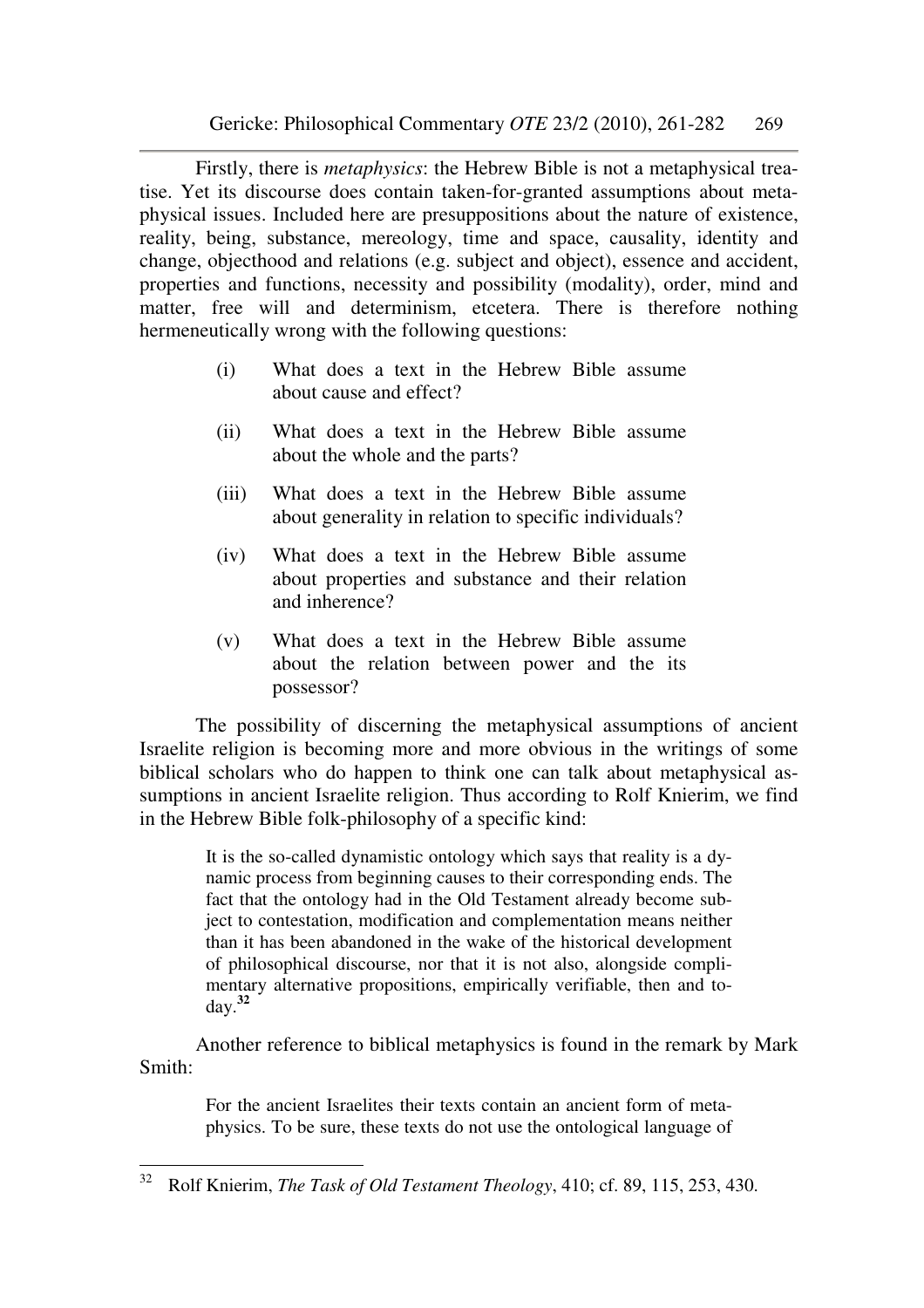"being," found in the works of the great metaphysicians of later ages such as Thomas Aquinas. Instead, a fundamental ontology used in the ancient world is embodied in language about power. <sup>33</sup>

Smith goes on to speak of different metaphysical "paradigms" and of alternative ontologies and metaphysics in the Hebrew Bible. See also the paper read at the 2007 IOSOT conference by Zioni Zevit entitled, *Seeing YHWH in Shamayim: A Problem in Ancient Israelite Metaphysics*. All three examples given here are a long way from the older biblical-theological idea that the Hebrew Bible has nothing in common with philosophy. The possibility of a philosophical rendering was recognised by Smith in a later publication on the translatability of religious language.<sup>34</sup> Here he actually makes use of Assman, and notes that philosophy was one of the genres for elucidating representations of the divine. Yet it is all about past attempts by philosophical minds to do so, rather than a philosophical translation in our own time of the non-philosophical god-talk of the Hebrew Bible.

If Smith is right and the ontological language differs from medieval metaphysics, this does not rule out a philosophical approach to ancient Israelite religion. On the contrary, research to determine the difference between the Hebrew Bible's views on a given matter and those of Greek philosophical perspectives is actually already a form of clarifying comparative folk-philosophy of religion. One cannot even know if or how biblical perspectives differ from any other perspective (or in themselves) unless one actually describes the folk-philosophical metaphysical assumptions of the Hebrew Bible. In doing so, one grants the legitimacy of a descriptive philosophical account of Yahwism and the presence of folk-philosophy in the text. Contra someone like Walter Brueggemann<sup>35</sup> and more like the assumptions of Knierm, there is a place for ontology in the study of ancient Israelite religion - not in the sense of a concern with what is really real, but in the sense of asking what texts in the Hebrew Bible themselves assumed was really real, whatever that may be.

Secondly, there is also folk-*epistemology*. The Hebrew Bible is not an essay in epistemology, yet its discourse does contain assumptions about the nature of knowledge, belief, truth, interpretation, understanding and cognitive processes. Ordinary language about cognitive processes will have something implicit on what knowledge was assumed to be, how it is acquired, what types of knowledge there are, how it is justified, what its limits are, what it amounts to, what its purpose is, etc. These are implicit in the text and again pluralism may be

<sup>33</sup> See Mark Smith, *The Memoirs of God: History, Memory and Experience of the Divine in Ancient Israel* (Augsburg: Fortress Press, 2004), 161-162.

<sup>&</sup>lt;sup>34</sup> Smith, *God in Translation*, 21. Smith recognises that philosophy of religion is a second-order discourse, just like comparative religion (p. 18).

<sup>35</sup> See Brueggemann, *Old Testament Theology*, 118.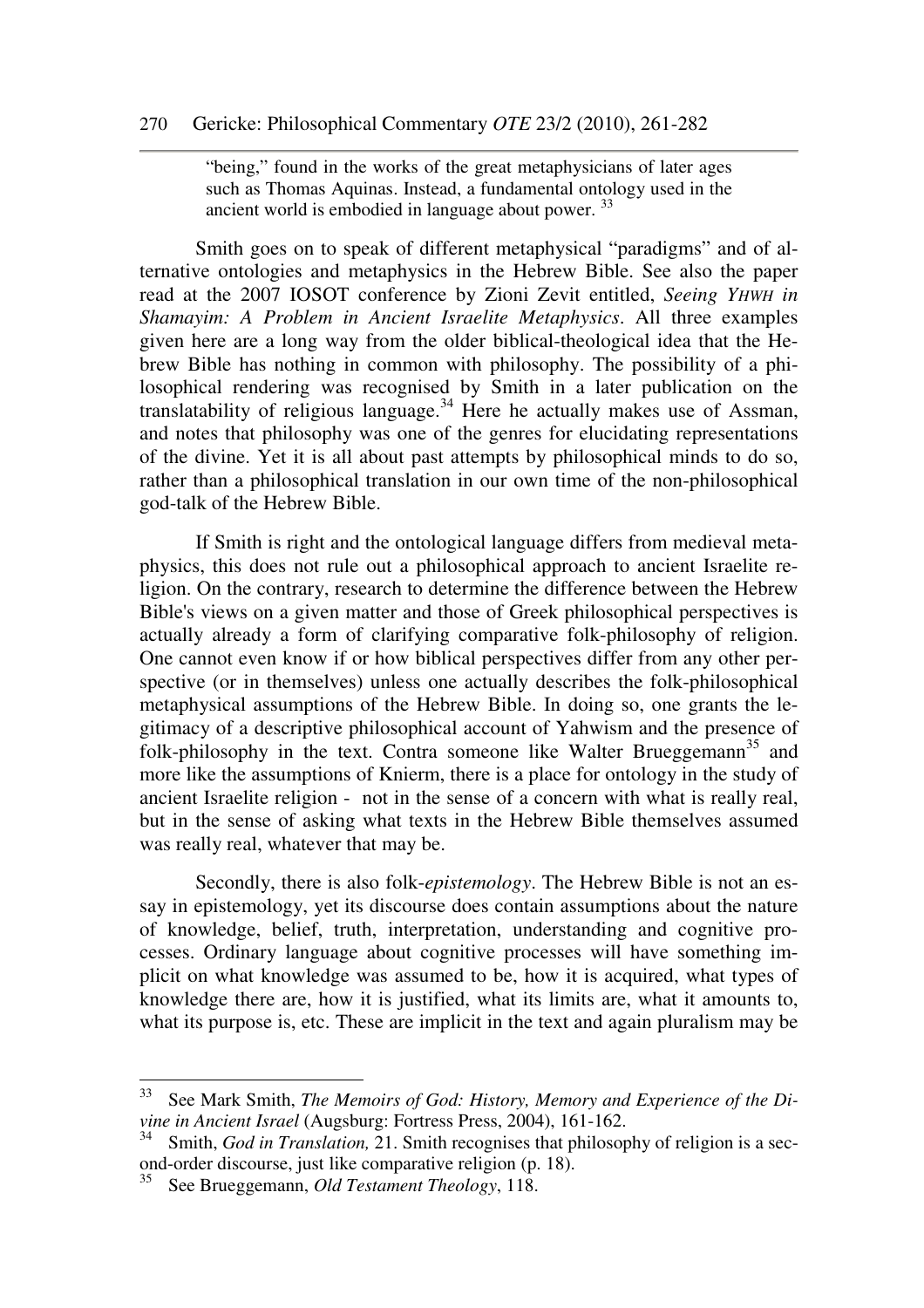present. A related concept in philosophy is ethno-epistemology;  $36$  something related to *ethno-philosophy*, a concept derived from African philosophy which can be seen as a possible analogy to a philosophical approach to the study of Israelite religion.

The admission of epistemology in the text and the allowance of epistemological perspectives on the texts are no novelty. To be sure, such are rare, yet there is no reason why it cannot be done. For example, an excellent recent study with a concern in between epistemology and psychology and focused on ancient Israelite conceptions of the mind, and thoroughly debunking the idea of the structures of Hebrew thought as *sui generis*, is that by Michael Carasik.<sup>37</sup> A conservative and rather superficial approach to Old Testament assumptions about knowledge, motivated by the same fundamentalist concerns that drive the epistemological obsession in philosophy of religion, is however evident in some contributions to the study on *The Bible and Epistemology*. 38

Third, *ethics.* The fact is often overlooked that here biblical scholarship is already engaged with a potentially descriptive philosophical subject that somehow managed to sneak without too much fuss. But we need more than – and the texts contain more than - substantive ethics. The Hebrew Bible is not an ethical treatise, yet its discourse does contain assumptions about *meta*ethical issues such as the meaning of good and evil, the nature of right and wrong, criteria for moral discernment, valid sources of morality, the origin and acquisition of moral beliefs, the ontological status of moral norms, moral authority, cultural pluralism, etc. There are also axiological and aesthetic assumptions in the text about the nature of value and beauty. These ideas will be implicit in the text, and the theo-

 $\overline{a}$ 

<sup>36</sup> James Maffie, "Ethnoepistemology," n.p. [cited 29 January 2010]. Online: http: //www.iep.utm.edu. Indeed, the customary use of the terms "ethno-philosophy" and "ethnoepistemology" by Western philosophers is objectionable, since it assumes that Western philosophy is the standard by which all other cultures' philosophies and reflective activities are to be understood and measured, and that Western philosophy is philosophy *simpliciter*, rather than one among many ethnophilosophies. The more broadly ecumenical and non-ethnocentric use of the term "ethnoepistemology" employed here, however, avoids this shortcoming since it includes all epistemological activities, whether they be African, East Asian, European or Latin American. In this spirit it examines the entire gamut of human epistemological activities ranging from those of ordinary folk and cognitive specialists (for example, diviners, shamans, priests, magicians, and scientists) to those of epistemologists themselves. Ethnoepistemology includes both domestic and non-domestic epistemological practices, and accordingly regards Western epistemological practices as simply one among many alternative, contingent epistemological projects advanced by and hence available to human beings.

<sup>37</sup> Michael Carasik, *Theologies of the Mind in Biblical Israel* (New York: Peter Lang, 2006).

<sup>38</sup> Healy & Parry, *The Bible and Epistemology*.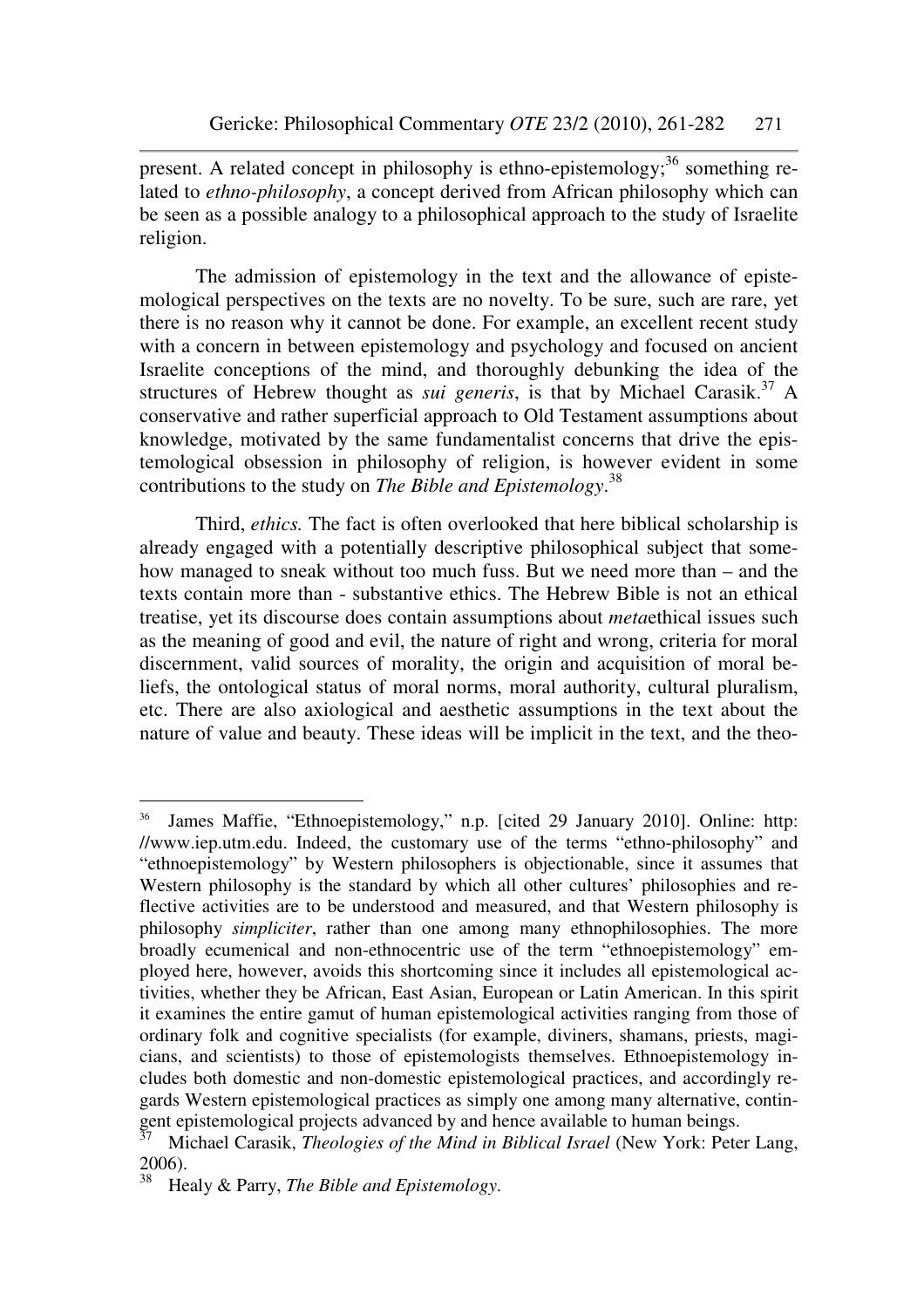#### 272 Gericke: Philosophical Commentary *OTE* 23/2 (2010), 261-282

logical pluralism in ancient Israelite religion may well presuppose metaphysical pluralism as well.

Fourth, *logic*: the Hebrew Bible is not a textbook on logic, yet its discourse does contain assumptions about valid arguments, about the nature of language and its relation to reality, about the nature of reasoning in religious thought, the warranting of beliefs, the justification of religious experience, strategies in polemical arguments, the nature of rational thinking, the logic of belief revision, etcetera. These are implicit in the text and whatever we make of them in view of contemporary ideas on the matter, they can and should be described for what they were. Moreover, if it could be shown that the Hebrew Bible has a logic differing from, say, Aristotelian logic, this is no reason to avoid philosophy. On the contrary, it is all the more reason to describe biblical logics as folk-philosophy and engage in a philosophical clarification of ancient Israelite folk-philosophical assumptions on the matter.

The rationale for presupposition analysis should therefore be clear. The words of the text only obtained meaningfulness for the author given a lot of other assumptions that were left unsaid. When we come to the text, we encounter only the words and not all those (folk-) philosophical assumptions, instead making sense of the texts by reading the words in the context of our own assumptions. Presupposition analysis as a form of corrective historical inquiry therefore also involves phenomenological reduction in that, when attempting inferences, we ought to bracket our own ideological assumptions to become open to just how alien those favourite texts we have been domesticating for millennia might actually be.

# **2 Conceptual analysis (the worlds within the worlds in the text)**

If presupposition analysis shows the need for phenomenological reduction, the second task also connects with the analytic traditions. Indeed, the most popular form of philosophical analysis is *conceptual analysis*. Biblical scholars often use the term "concept" in a non-technical or non-philosophical sense, without realising that in philosophy it is a technical term, and that concepts have been primary targets for *philosophical analysis*. One of the traditional tasks of analytic philosophy is that of providing analyses of concepts, but an important question is that of what an analysis itself is, and whether or not there are such things. Most commonly discussed in the contexts of philosophy of language and philosophy of mind, concepts and their analysis are found in every philosophical discipline. Different philosophical disciplines have different concerns with concepts, which in turn differ from concerns with concepts in cognitive science, linguistics, psychology, computer science and elsewhere.

At the outset, however, a distinction should be made between the *philosophical theory* of conceptual analysis and the historical movement. The movement became defunct in the seventies of the previous century, but conceptual analysis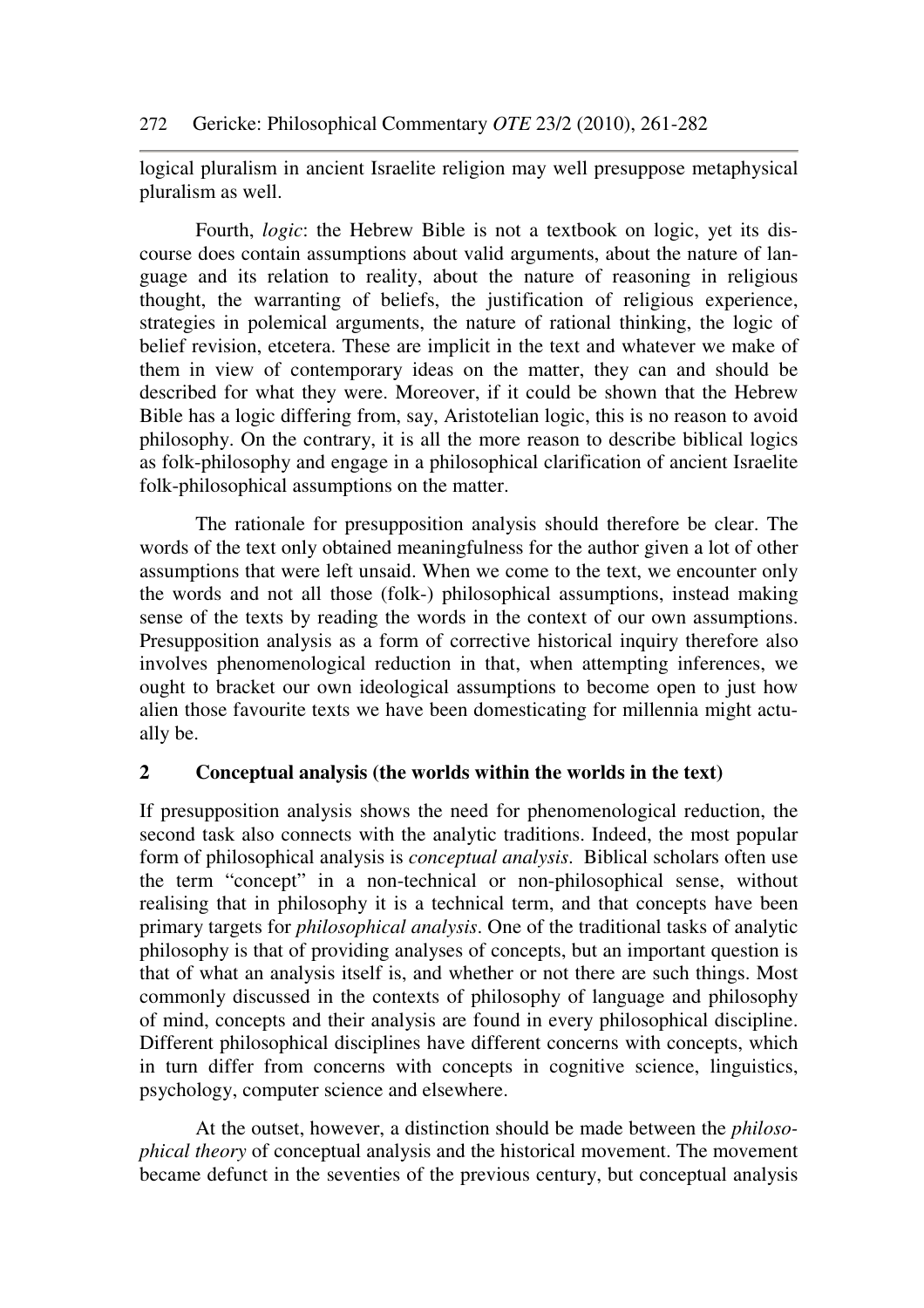(also called philosophical analysis) is as old as philosophy itself. Much of twentieth century analytic philosophy of religion has focused on linguistic analysis for the purpose of conceptual analysis. If we can agree that there are concepts in the Hebrew Bible and in biblical theology, then we have to admit that those concepts can be subjected to philosophical analysis and clarification. This should not be difficult, given the fact that research concerned with conceptual analysis is not altogether absent from biblical scholarship.<sup>39</sup> What should be done in this section is to gather the loose strings into an independent and officially recognised method, with philosophical interests beyond merely semantic and linguistic ones. Something very much like this can be found in one of the sessions headed by Won W Lee at the 2008 SBL International meeting in Auckland, New Zealand, entitled "Concept Analysis and the Hebrew Bible:"

> **Description:** The unit examines concepts that unify particular textual units or books in the Hebrew Bible and the interrelationship of competing concepts within the same book or corpus in the Hebrew Bible (e.g., God's love and hate; peace and violence; wealth and poverty). **Call for papers:** The unit calls for papers addressing one of the following two areas: 1) methodological considerations (what constitutes "concepts" in a given text or book? How to compare different concepts within textual units? What contributions that this method makes in the contemporary landscape of biblical interpretation? What roles does a particular culture and societal ethos play in conceptualization and production of texts); and 2) interpretations of concepts that unify particular textual units or books in the Hebrew Bible and the interrelationship of competing concepts within the same book or corpus in the Hebrew Bible (e.g., divine justice and mercy, election and nonor/and anti-election, covenant and suffering).<sup>40</sup>

I am not exactly sure if those participating here think of the matter from a philosophical-religious perspective, since conceptual analysis is most familiar from the context of linguistics and cognitive studies, which have already had a great impact on research in biblical scholarship. However, a more specifically philosophical interest is not altogether absent, and is found in the work of Christine Helmer when she wrote:

> One key task of biblical theology is the clarification of its key concepts. If biblical theology leaves unexamined its philosophical pre-

<sup>39</sup> As is evident from doing a word search with "conceptual analysis" on the SBL forum, e.g. Randall Argall*, 1 Enoch and Sirach: A Comparative and Conceptual Analysis of the Themes of Revelation, Creation, and Judgment* (Atlanta, Scholars Press, 1995), or Deborah L. Ellens, *Women in the Sex Texts of Leviticus and Deuteronomy: A Comparative Conceptual Analysis* (New York: T&T Clark, 2008).

<sup>40</sup> 2008 International Meeting, Program Units, "Congresses," Society of Biblical Literature, http://www.sbl-site.org/meetings/Congresses\_ProgramUnits.aspx?MeetingId  $=13.$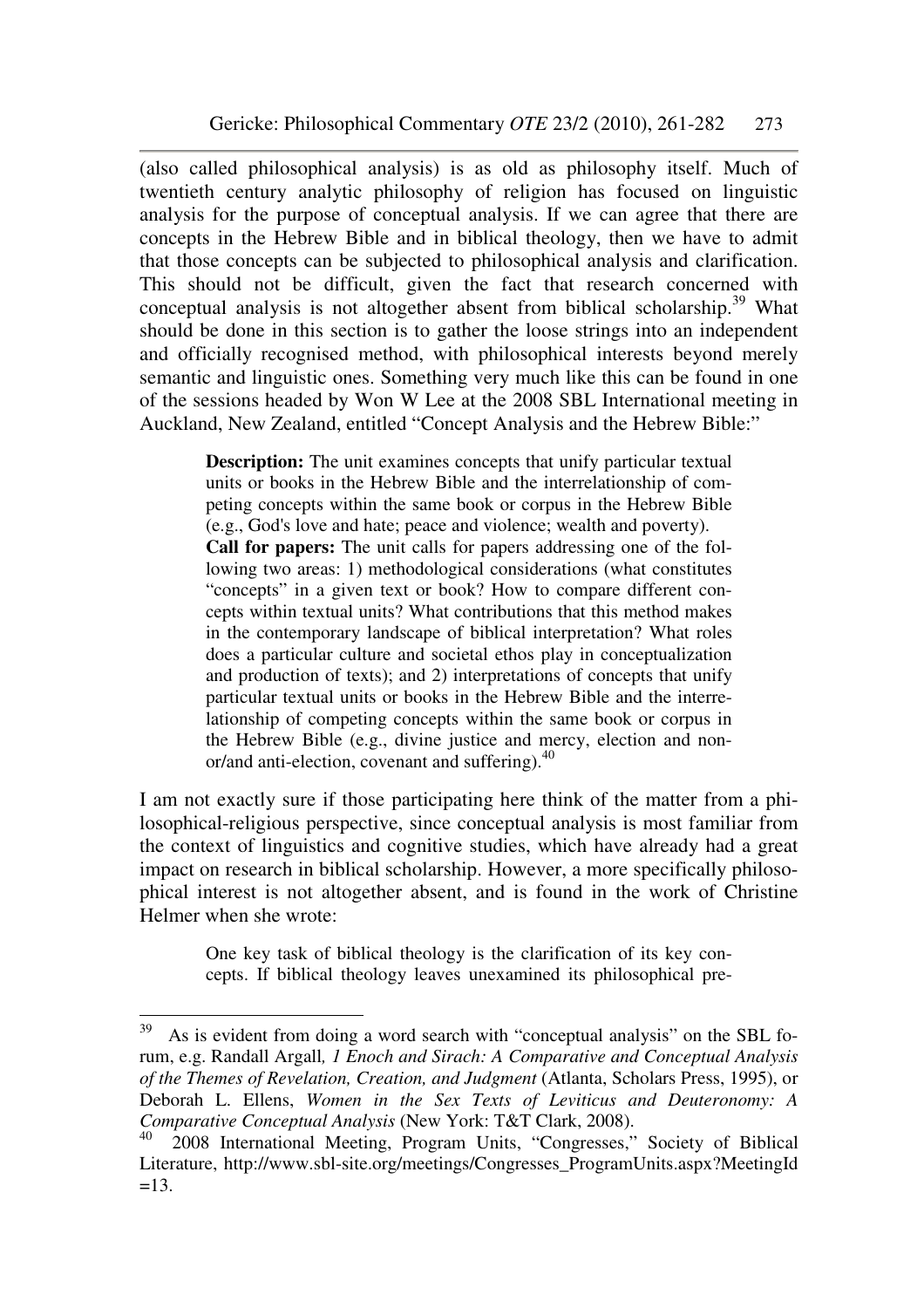#### 274 Gericke: Philosophical Commentary *OTE* 23/2 (2010), 261-282

suppositions or its theological categories, then it is prone to the charge of "dogmatic" imposition still haunting the discipline.<sup>41</sup>

With refreshing lucidity she continues:

The clarification of concepts is a task that must be constantly checked with the empirical determination of these concepts if it is not to be divorced from the very data that it is called to conceptualize. By admitting the significance of this task, biblical theology underlines the essential historicity of its procedure. Paradoxically, conceptual clarification highlights historicity, rather than flying away from it... Furthermore, an orientation to the concepts highlights the essential hermeneutical determination of biblical theology. Concepts serve as transhistorical bridges facilitating the understanding of ancient texts and communicating results to one's contemporaries. Although these concepts are determined at some minimal definitional level and must be kept open as to possible revision, they function to mediate a transhistorical "something" that matters to both author and reader/hearer. Whether studied in terms of the philosophical question concerning reality, or the religious studies question concerning religion, or the theological question concerning the particular configuration of the self/world/God relation, the "something" of which the biblical texts make claims can be debated and discussed. <sup>42</sup>

And then,

 $\overline{a}$ 

If biblical studies can be sensitized to conceptual-theological or philosophical issues integral to the text, then the close proximity to biblical scholarship by systematic theology is one that might prove to be enlivening for this field. $43$ 

Though philosophical, there is nothing sinister or potentially distortive in a conceptual analysis of Hebrew Bible discourse. It is a philosophical tool that can be utilized and adapted for purely historical and descriptive purposes. Of course, zeal without knowledge tends to be a dangerous thing, and if we are to concern ourselves with conceptual analysis as philosophical analysis in the narrow sense of clarification, we would do well to acquaint ourselves with the history of related concerns in philosophy proper.<sup>44</sup> A very thorough and informative summary is found in the dissertation of Lajos Brons, who concluded:

<sup>&</sup>lt;sup>41</sup> Christine Helmer, "'Open Systems': Constructive Philosophical and Theological Issues in Biblical Theology," *SBL Forum*, n.p. [cited September 2004]. Online: http://sblsite.org/Article.aspx?ArticleID=310.

<sup>&</sup>lt;sup>42</sup> Helmer, "Open Systems," http://sbl-site.org/Article.aspx?ArticleID=310.<br><sup>43</sup> Helmer, "Open Systems," http://sbl.site.org/Article.com/2ArticleID=310.

<sup>&</sup>lt;sup>43</sup> Helmer, "Open Systems," http://sbl-site.org/Article.aspx?ArticleID=310.<br><sup>44</sup> Convenient philosophical introductions to concentual analysis as ph

<sup>44</sup> Convenient philosophical introductions to conceptual analysis as philosophical analysis is found online: Dennis Earl, "Concepts," n.p. [cited 18 February 2010].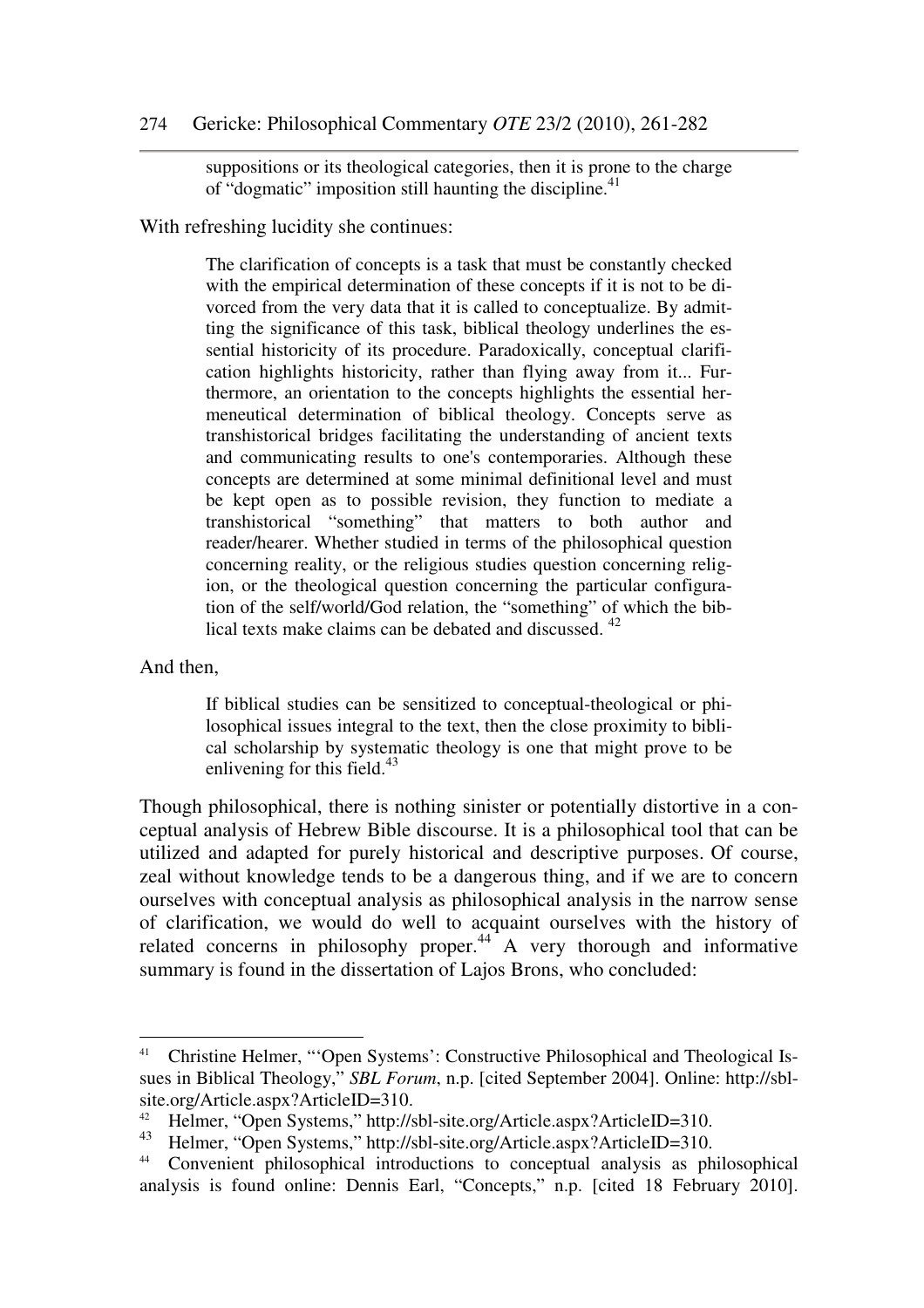Conceptual analysis (CA) in philosophy is over two millennia old. Nevertheless, its main theoretical development, its blossoming and its going out of fashion all took place in the twentieth century. Starting with Moore, analytic philosophers claimed that philosophical (and many scientific) problems are the consequences of how we use language. Philosophy, therefore, should analyse language primarily. The initial ('classical') approaches to concepts and CA in analytic philosophy were, in following decades, refuted by psychological research and philosophical analysis itself. Philosophers and linguists became increasingly aware of the complexities of concepts and conceptual analysis. During the twentieth century, analytic philosophy was not the only field interested in concepts and CA. Several other disciplines and philosophical currents dealt with concepts and meaning, including semiotics and semantics, heuristics, and significs.<sup>45</sup>

Brons<sup>46</sup> recounts the story in the context of philosophy (as opposed to linguistics or psychology); and there are a number of people and ideas in the history of conceptual analysis that biblical scholars interested in this type of interpretation would do well to take note of. By the 1970s, conceptual analysis had become extremely unfashionable in philosophy, following the flight from intensions, the death of analycity, the paradox of analysis, the scientific essentialist critique of propositions and the critique of transcendental arguments.<sup>47</sup> Since then, different opinions rule the field and the 1990's revealed a whole spectrum of views. Some philosophers argue that the method of analysis is endlessly problematic. Others argue that while analysis is largely a fruitful method of inquiry, philosophers should not limit themselves to only using the method of analysis.<sup>48</sup> Yet others still feel strongly that the analytic method (especially conceptual analysis) still defines what it is to do philosophy.<sup>49</sup>

Biblical scholars should therefore not be ignorant of the history of and the philosophical objections to conceptual analysis. I do not claim that conceptual analysis is a good thing in the context of philosophy proper. However, that de-

 $\overline{a}$ 

Online: http://www.iep.utm.edu; Eric Margolis & Stephen Laurence, "Concepts," n.p. [cited 18 February 2010]. Online:

http://plato.stanford.edu/archives/fall2008/entries/concepts/2010-02-18.

See Lajos L. Brons, "Rethinking the Culture - Economy Dialectic." (PhD Dissertation, University of Groningen, 2005), 50. Online:

http://mpra.ub.uni-muenchen.de/1625/1/MPRA\_paper\_1625.pdf.

<sup>46</sup> The following historical overview is derived from Brons, *Rethinking the Culture - Economy Dialectic,* 38-46*.*

<sup>47</sup> "Conceptual Analysis," in Edward Craig, *Routledge Encyclopedia of Philosophy*  (New York: Taylor & Francis, 1998), 518.

<sup>48</sup> Wikipedia contributors, "Philosophical analysis," n.p. [cited 8 February 2010]. Online: http://en.wikipedia.org/w/index.php?title=Philosophical\_analysis&oldid=332404756.

Wikipedia contributors, "Philosophical analysis," n.p. [cited 15 July 2010]. Online: http://en.wikipedia.org/w/index.php?title=Philosophical\_analysis&oldid=362060006.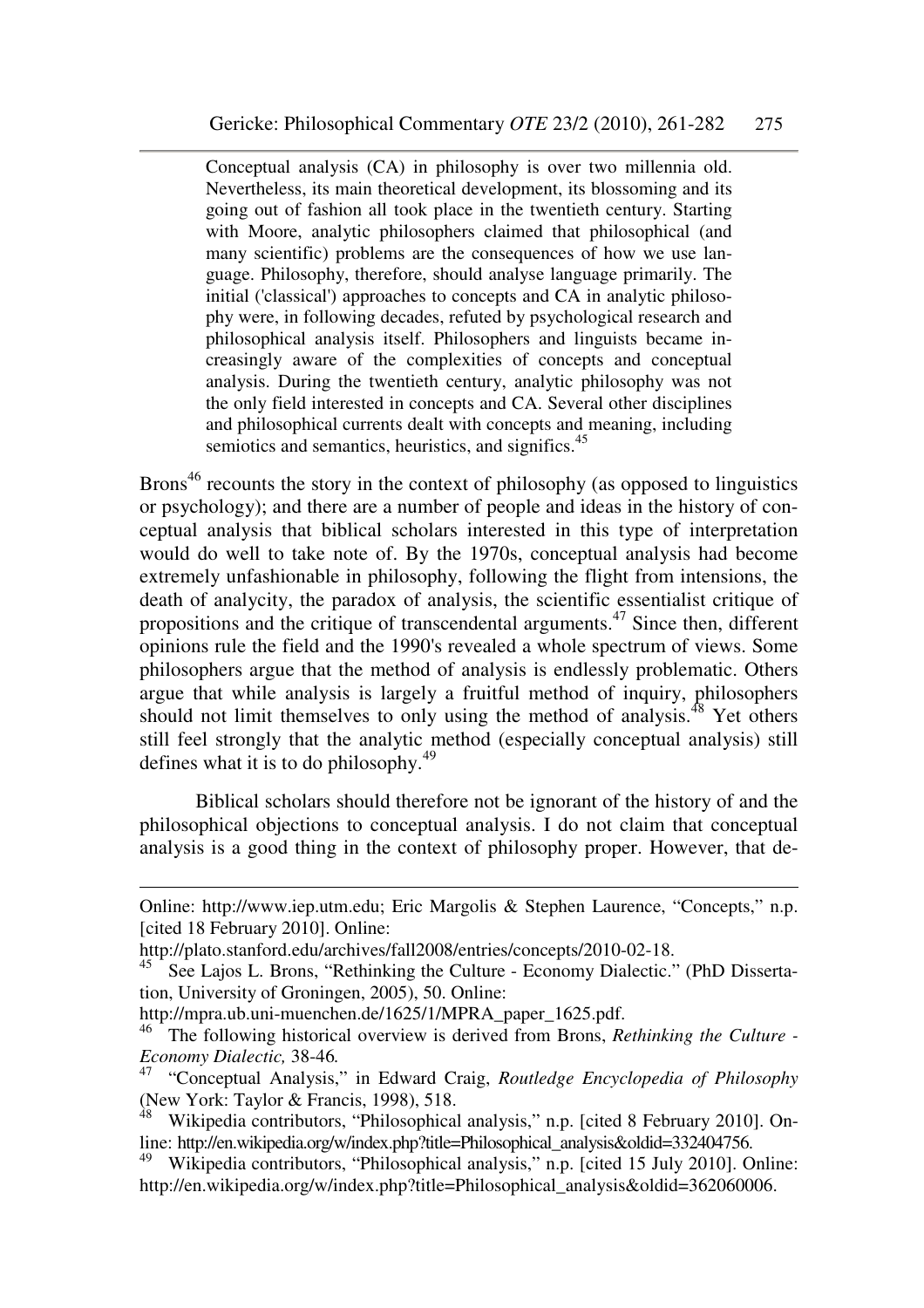## 276 Gericke: Philosophical Commentary *OTE* 23/2 (2010), 261-282

bate is irrelevant to the fact that conceptual analysis might be useful for biblical scholars seeking to do descriptive philosophical exegesis. Not that it will be able to deliver all possible meaning. One should not make a fetish of it. However, perhaps it can provide insights not available via other forms of exegesis. Every little bit helps.

# **3 Philosophical translation (the worlds above the worlds in the text)**

This task links up with cross-cultural understandings in comparative philosophy of religion. Folk-philosophies can be accessed via philosophical analysis of a people's literature, whatever its genres. In other words, working with the relevant data, philosophers engaged in the clarification of the conceptual content of worldviews can derive "philosophy" from such discourse via a reconstruction of the implicit taken-for-granted worldview(s).

It is possible to extract a world-view from a person's thinking and living, even when he or she is not mainly concerned with presenting a system.<sup>50</sup>

 The object language is that of the Hebrew Bible and the target language is transacted in philosophical concepts. A philosophical approach to ancient Israelite religion is basically "philosophical translation," which involves a running commentary that expands the worlds under and inside the worlds in the text. As such, this task is concerned with the worlds above the text. Ideally, in this task what happens is roughly what someone with an extensive knowledge of the findings of linguistic, historical, literary and social-scientific research *as well as an extensive philosophical vocabulary and competence* would "see" in the latter background. What would the texts be "saying" to such a person, in philosophical terms?

Of course, it requires fluency in "*philosophese,*" and a little creativity to discern multiple translations from the perspective of a variety of philosophical areas, disciplines and loci. Thus one might say that in the language of metaphysics, the texts seem to be saying x, y and z; from an epistemological perspective they are saying p, q and r, and so on. Of course, many texts might not seem to be saying anything. The basic fields in philosophy only provide the backdrop: the real concern is what the texts seem to be saying or implying from the perspective of one of the loci on the agenda of issues in *philosophy of religion*.

<sup>50</sup> <sup>50</sup> Ninian Smart, *World Philosophies*. Edited by Oliver Leaman (New York: Routledge, 2008), 7. For some of the challenges of Eastern vs. Western perspectives, see David Wong, "Comparative Philosophy: Chinese and Western," *The Stanford Encyclopedia of Philosophy* (Winter 2009 Edition), n. p. [cited 18 February 2010], (ed. Edward N. Zalta). Online: http://plato.stanford.edu/archives /win2009 /entries /comparphil-chiwes.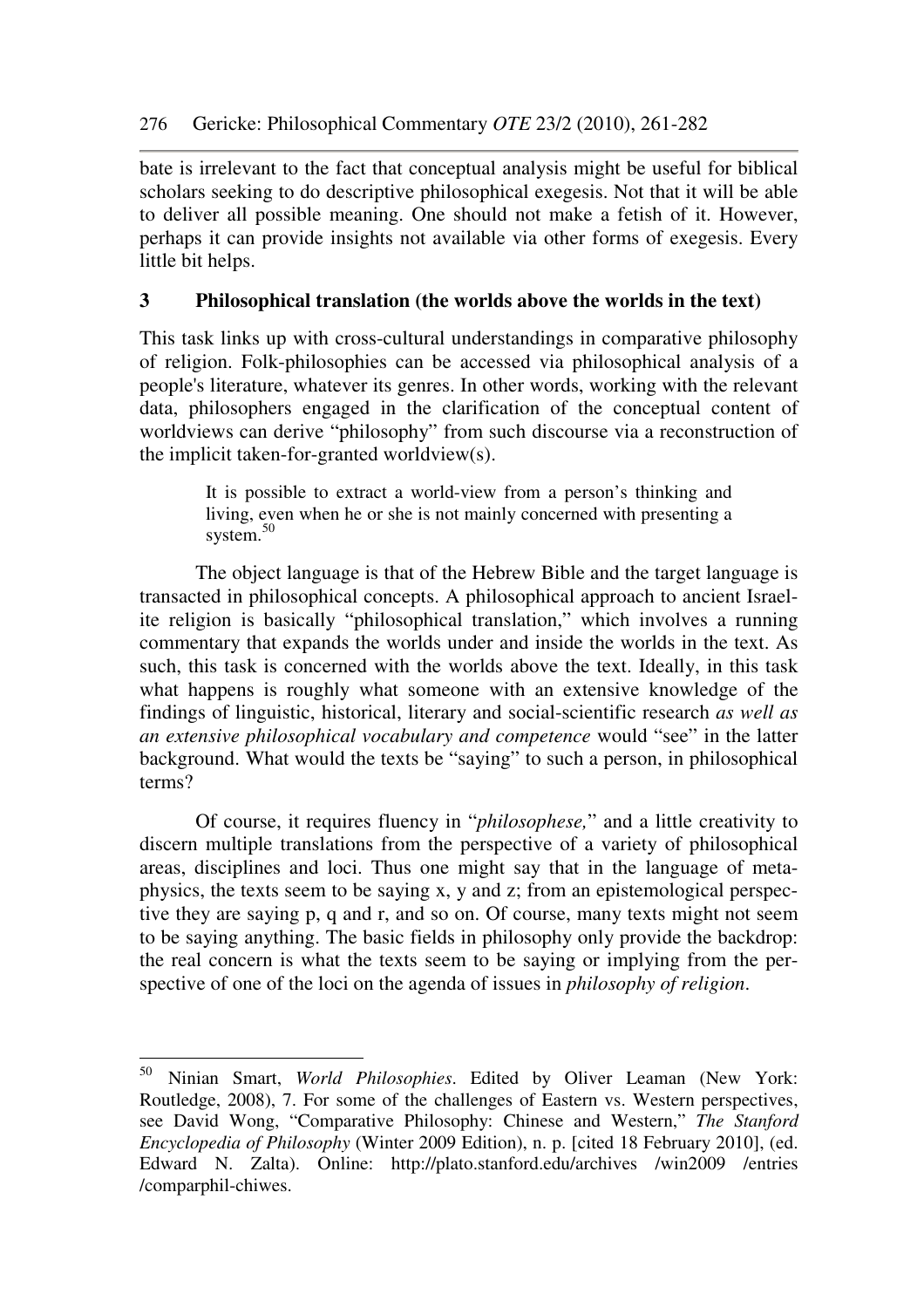The folk-philosophies implicit in the ordinary language of the Hebrew Bible need to be translated into philosophical terms.<sup>51</sup> This has nothing to do with reading philosophy into the text in any distortive manner, but concerns the art of finding appropriate philosophical terminology to describe the metaphysical, epistemological, moral and other assumptions in the discourse. The idea is not to make the text philosophically relevant, but merely to give a philosophical account of its meaning and to repeat what the text is saying in philosophical terms. While presupposition reconstruction focuses on describing assumptions, translation is concerned with describing in the vocabulary of philosophy what the text says and implies.

In this regard Don Cupitt, showed how the philosophical contents of "religion" are built into the ordinary language that religious and non-philosophical people use.<sup>52</sup> This is a new and refreshing perspective, quite different from the popular belief that ordinary language philosophy is unsuitable for doing philosophy of religion. It also shows that philosophy of religion can work with any religious language, whether itself explicitly philosophical or not.

... at least since Plato, ordinary language's way of thinking has been regarded as low, confused, and simply mistaken. ... But the notion that the thought of ordinary people might be intellectually interesting, and might have a logic of its own quite different from the "academic" or "platonic" style of thinking traditional in high cultures of the west developed only slowly...considerations such as these have prepared us very slowly for the idea that there really is an interesting philosophy and set of ways of thinking embedded in ordinary language, and that it is about time for us to dig it all out and take a good look at it. When post-Nietzschean philosophers such as Wittgenstein, Dewey and Heidegger came along telling us that we must now learn to think in a post-Platonic, post-metaphysical way, then clearly the time had come for the philosophy that is in ordinariness to emerge. But even at this late date it is proving a difficult birth. Really, very difficult – and nowhere more so than in philosophy of religion. $53$ 

 $\overline{a}$ <sup>51</sup> The concept of translation is a technical term in analytic philosophy and can also be compared to explication and paraphrasing. Wittgenstein's idea of philosophical definition as translation was reintroduced by Quine, whose "radical translation" focused on the indeterminism of concepts in a foreign language. Jackson's recent defense of conceptual analysis is closer to Quine's notion of "paraphrasing". By contrast, *explication* is an expression of Carnap used in analytic philosophy for the process of "unfolding" and of "making clear" the meaning of things, so as to make the implicit explicit.

<sup>52</sup> Don Cupitt, *The New Religion of Life in Everyday Speech* (London: SCM Press, 1999).

<sup>53</sup> Cupitt, *The Way to Happiness,* 14-15.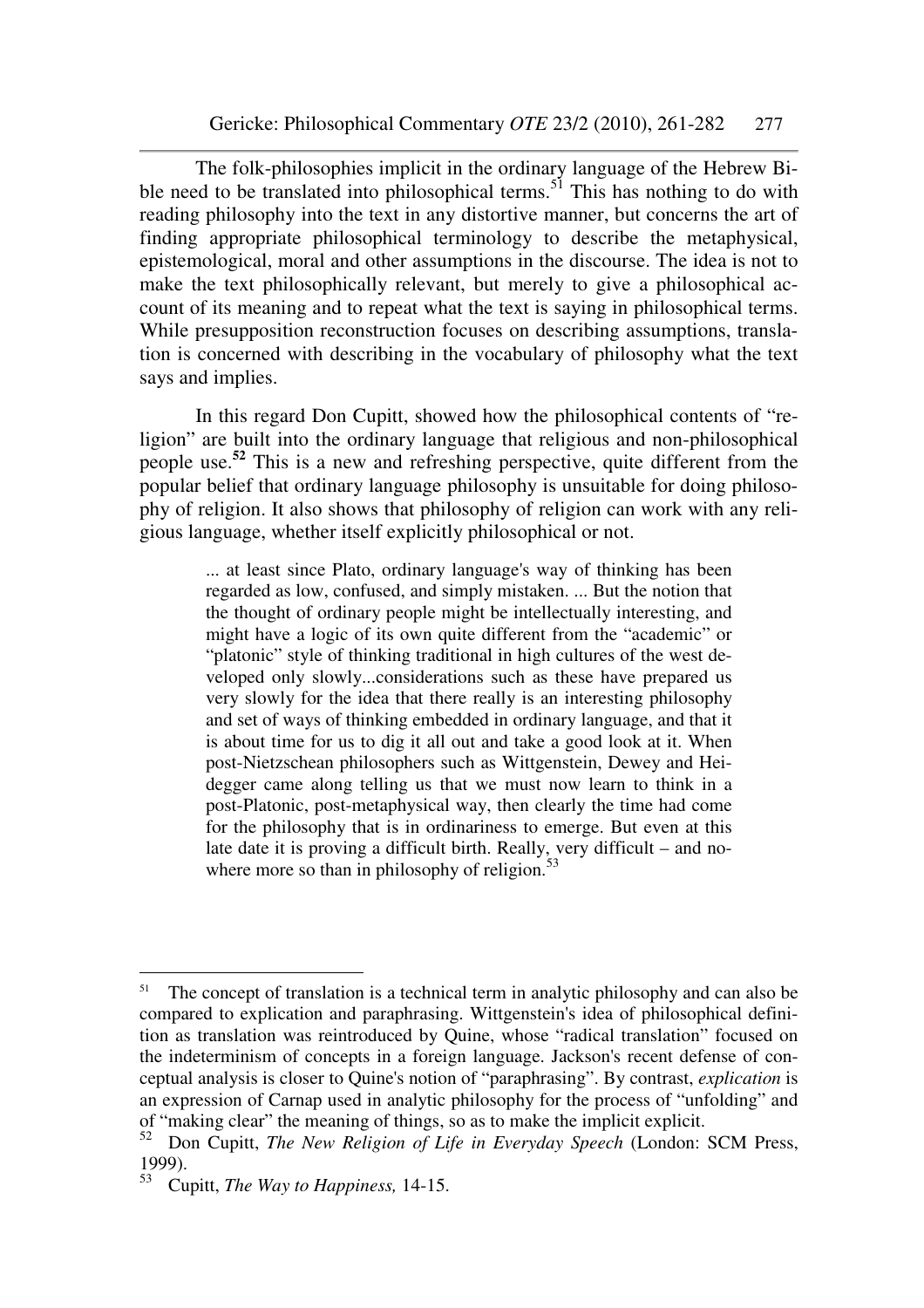Indeed, many imagine ordinary language analysis to be unsuitable for doing philosophy of religion.<sup>54</sup> Cupitt shows this is far from being the case, which is something biblical scholars who find no philosophical style arguments in the Hebrew Bible's ordinary language would do well to take cognisance of. One wonders what Israelite religion might look like when constructed from the folkphilosophical assumptions of the ordinary language of characters in the text.

What makes this a philosophical rather than purely linguistic exercise, is the exclusive concern with the translation of biblical words into philosophical terms. The frame of reference guiding the translation should come not from any philosophical field, but from the loci on the agenda of philosophy of religion. In this step, a philosophical account is given of the ideas of a given passage, to reveal the particular ideas in ancient Israelite folk-philosophy of religion the passage alludes to. In this sense my concept of philosophical translation is a mixture between Carnap's concept of philosophical explication and *explication de texte* as a method of close reading in literary criticism. It basically involves a line by line commentary of what is being said, in philosophical terms.<sup>55</sup>

In "Five Milestones" Quine explains that the meanings of words are abstractions from the truth conditions of the sentences that contain them, and that it was the recognition of this semantic primacy of sentences that gave us contextual definition. Quine traces the development of contextual definition, which he calls a revolution in semantics, to Jeremy Bentham's technique of "paraphrasis," which is a kind of paraphrasing or circumlocution. Contextual definition is definition in use, and shows how to translate sentences containing any term into equivalent sentences lacking the term. In "Russell's Ontological Development" (1966), reprinted in *Theories and Things* (1981), Quine says that our reward for the paraphrasis technique is the recognition that the unit of communication is the sentence and not the word. While Ayer claimed that all philosophical analysis is a matter of contextual definition, this is generally regarded as because it only reveals the logical structure of language and is applied only to linguistic complexes. Philosophical analysis, on the other hand, is applied also to mental and other complexes.

What we need is a running commentary about what, if anything, the text is asserting when translated into metaphysical, epistemological, moral and logical terms, and with reference to each of the loci on the agenda of philosophy of religion. While the idea of philosophical words *replacing* biblical ones may send many biblical theologians running for cover, it will involve nothing more than 'translating' (not reinterpreting) the Hebrew Bible's own ideas into something with a richer theoretical system. Any distortive philosophical vocabulary in any

<sup>54</sup> <sup>54</sup> Craig V. Mitchell, *Charts of Philosophy and Philosophers* (Grand Rapids, Michigan: Zondervan, 2007), 68.

<sup>55</sup> Wikipedia contributors, "Explication," n.p. [cited 18 February 2010]. Online: http: //en.wikipedia.org/w/index.php?title=Explication&oldid=298838610.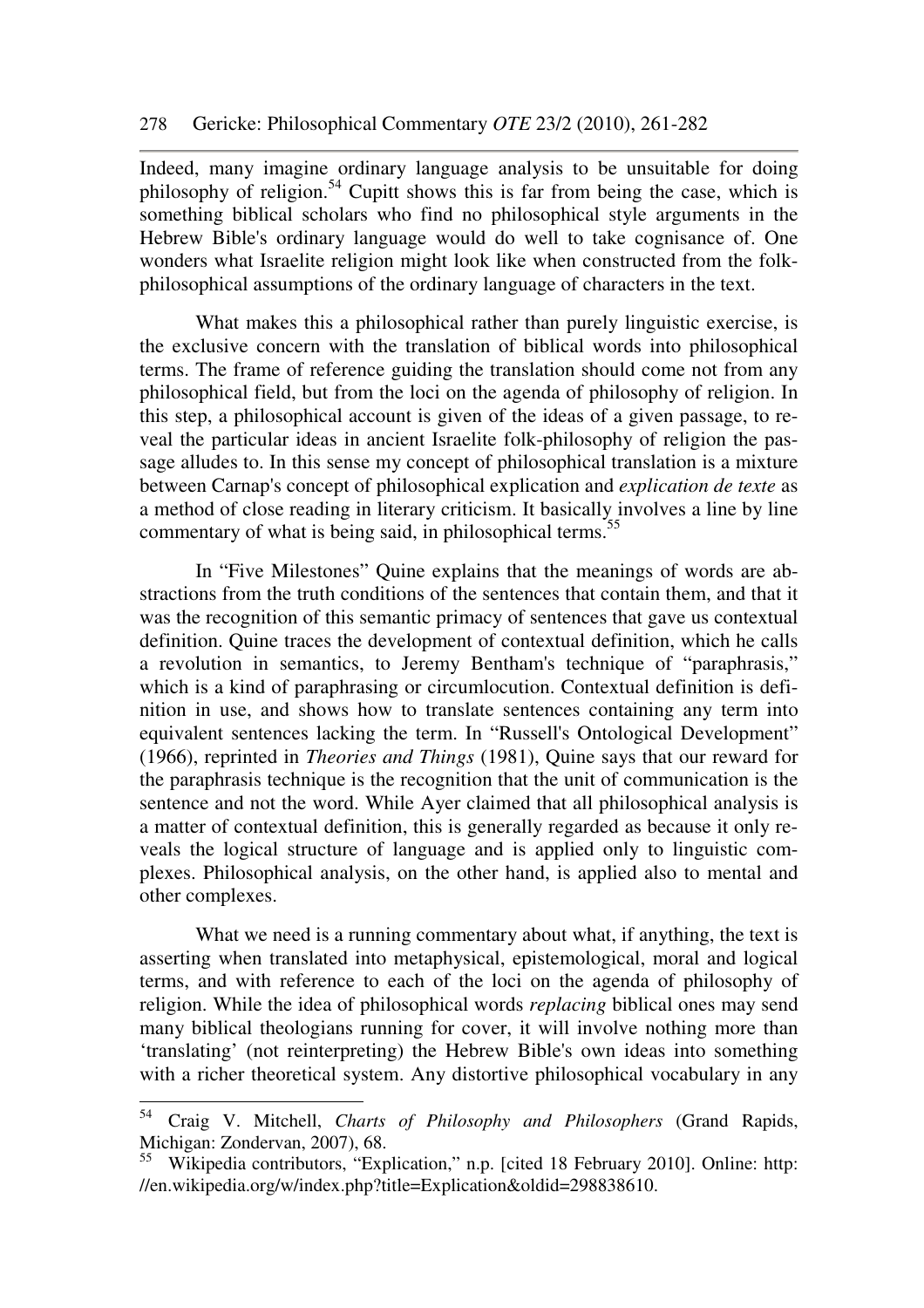analysis says more about the philosophical analyst's incompetence than about philosophy being *per se* distortive. It is all a matter of finding the right concepts in the meta-language, and if one philosophical cluster of jargon does not do the job well enough, we should not dismiss philosophy, but rather look to other currents. Philosophy and its history are rich with terms, and it is all a matter of going in search for the best description.

Linking up with the previous section, we can find solace in the idea of Sellers's notion that conceptual analysis is already philosophical translation.<sup>56</sup> Sellars disputed what he called "the myth of the given," arguing that there is no intrinsically basic language. And since any language can be a "first language," there can be no absolute translation of concepts. Since conceptual analysis is translation rather than not reference, studying concepts or studying conceptual systems (or frameworks or cultures) implies learning a second language. Yet in analysis one's own first language contains concepts which remain extremely influential in the interpretation of similar second-language concepts, and when writing or speaking the target language, second language learners tend to rely on their native language structures to produce a response. Meaning in the second language is thus learned partly in terms of the meanings already learned in the first, and all learners assume that for every word in their own language there is a single translation equivalent in the second.<sup>57</sup>

In other words, done rightly, the philosophical concepts used will be no more anachronistic or distortive than the originally philosophically derived concepts already in use in our other approaches. Yet there is a world not behind, in or before, but *beside* the text, which the Hebrew Bible does not speak of and is therefore only implicit in the ordinary language of the Hebrew Bible. The problem therefore is not that a word, concept or category comes from the outside; the trouble arises when the particular concept or category is *presumptuous* and *distortive* of the biblical contents. This means that a descriptive philosophical theology of the Hebrew Bible is free to use philosophical concepts, yet should make sure that these are informative of what is in the text itself. One way of doing this is by doing philosophical theology that is phenomenological-reductive in orientation.

We cannot avoid using a meta-language, even if we can agree that the extent to which concepts overlap and differ in semantic scope might lead to distortive equivocation. However, using non-biblical terminology is not that big a deal – we are already anachronistic in using many concepts like "reality," "fact," "religion," "history," "culture," "monotheism," "theology," "literature," "society," etcetera. There are no Hebrew equivalent terms for these, yet few people have a problem with them. So to go along with biblical theologians who

 $\overline{a}$ 

<sup>56</sup> Harold Brown, "Sellars, Concepts and Conceptual Change," *Synthese* 68 (1986): 275-307

<sup>57</sup> Brons, *Rethinking the Culture - Economy Dialectic,* 41.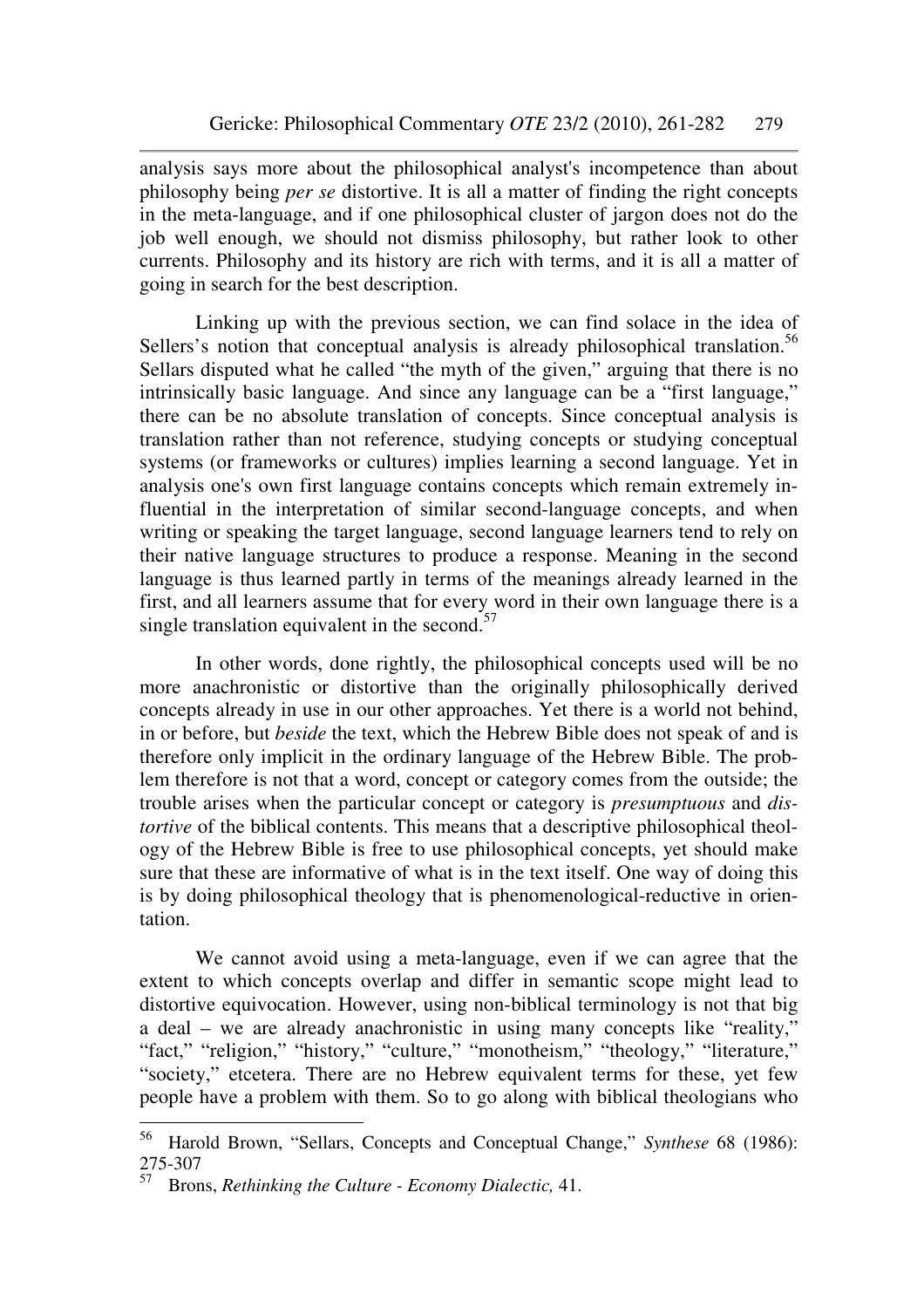assume radical incommensurability — the view that ideas and concepts in the biblical tradition cannot sustain meaningful restatement in philosophical terms – would border on conceptual hypocrisy.

In the end, the price of uncertainty is small to pay compared with the most obvious sin that can be committed in doing philosophical translation. Although distorting rather than clarifying the biblical rhetoric's meaning by way of assumptions, frameworks, and agendas is certainly a danger, unless we say what the texts say in philosophical terms, we actually have no way of controlling philosophical *eise*gesis and no way of determining to which extent philosophical concepts and categories are distortive to begin with. We must therefore engage in philosophical translation precisely to avoid reading our own Western folkphilosophical theological assumptions into the alien folk-philosophies implicit in ancient Israelite religion. Only philosophical translation can bring out what is there, to prevent projecting what is in here.

# **D CONCLUSION**

In this article, I have attempted to discuss three varieties of philosophical criticism as a form of commentary aimed at the clarification of meaning. As a form of philosophical exegesis exclusively concerned with a better understanding of the text, rather than with either apologetics or a theology, philosophical criticism should not be seen as something over against historical understanding. On the contrary, in as much as no understanding of any religion is possible without a clear view on its most fundamental assumptions, conceptual content and philosophical meaning, it is argued that without such an approach we have not made a beginning in coming to terms with the world in the text. Neglecting these kinds of philosophical analyses will not prevent us from anachronistic philosophical distortion, but leaves us without any method of controlling the reading of our own Western folk-philosophical assumptions into the biblical discourse. In this way, philosophical description is actually an aid to interpretation on the level of exegesis, and not a useless or irrelevant higher order activity that begins only after the basic work has been done. It is arguably the most basic of all forms of exegetical understanding.

#### **BIBLIOGRAPHY**

- Anderson, William H.U. "Philosophical Considerations in a Genre Analysis of Qoheleth." *VT* 48 (1998): 289-300.
- Argall, Randall. *1 Enoch and Sirach: A Comparative and Conceptual Analysis of the Themes of Revelation, Creation, and Judgment.* Atlanta: GA, Scholars Press, 1995.
- Beaney, Michael. "Analysis." No Pages. Cited 12 April 2010. Online: http: //plato.stanford.edu/archives/sum2009/entries/analysis.
- Brett, Mark. *Biblical Criticism in Crisis?: The Impact of the Canonical Approach on Hebrew Bible Studies*. London: Cambridge University Press, 2001.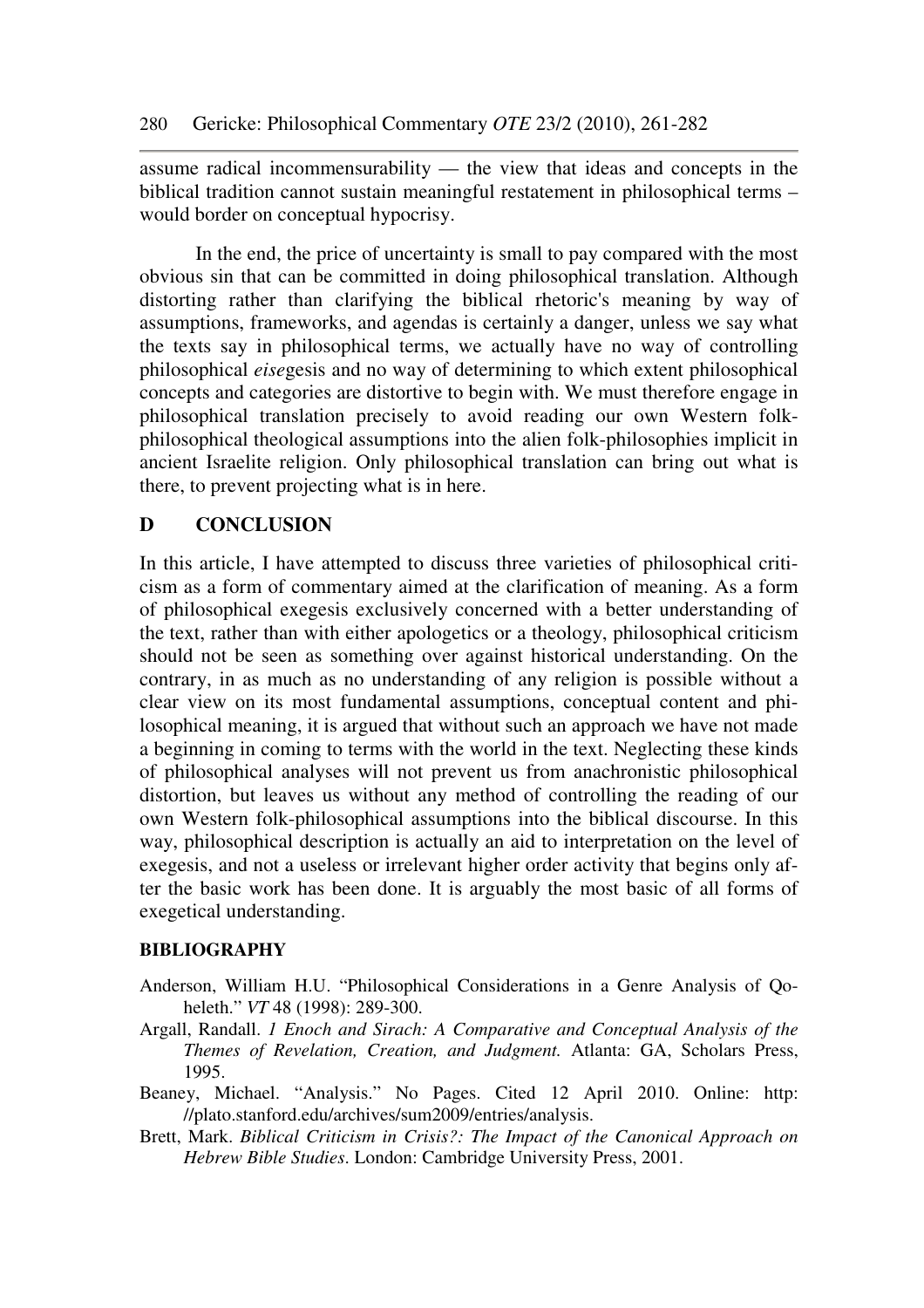- Brons, Lajos L. "Rethinking the Culture Economy Dialectic*.*" PhD Dissertation, University of Groningen, 2005. Online: http://mpra.ub.uni-muenchen.de/1625/1 /MPRA\_paper\_1625.pdf.
- Brown, Harold. "Sellars, Concepts and Conceptual Change," *Synthese* 68 (1986): 275- 307.
- Brueggemann, Walter. *Old Testament Theology*: *Testimony, Dispute, Advocacy*. Louisville: John Knox, 1997.
- Carasik, Michael. *Theologies of the Mind in Biblical Israel*. Studies in Biblical Literature 85, New York: Peter Lang, 2006.
- Craig, Vincent M. *Charts of Philosophy and Philosophers*. Grand Rapids, Michigan: Zondervan, 2007.
- Creel, Richard E. *Thinking Philosophically: An Introduction to Critical Reflection and Rational Dialogue*. Wiley-Blackwell, 2001.
- Cupitt, Don. *The New Religion of Life in Everyday Speech*. London: SCM Press, 1999.
	- ————. *Above Us Only Sky The Religion of Ordinary Life*. Santa Rosa: California: Polebrigde Press, 2008.
		- ————. *The Way to Happiness*. London: Polebridge, 2005.
- Earl, Dennis. "Concepts." No Pages. Cited 18 February 2010. Online: http://www.iep.utm.edu.
- Ellens, Deborah L. *Women in the Sex Texts of Leviticus and Deuteronomy: A Comparative Conceptual Analysis*. New York: T&T Clark, 2008.
- Fohrer*,* Georg. *History of Israelite Religion*. London: Abingdon Press, 1972.
- Gericke, Jaco W. "The Quest for a Philosophical Yhwh (Part 2): Philosophical Criticism as Exegetical Methodology." *Old Testament Essays* 19/3 (2006): 1178-1192.
- Hanna, Robert. "Conceptual Analysis." Pages 518-522 in *Routledge Encyclopedia of Philosophy. Volume 2.* Edited by E. Craig. London: Routledge, 1998.
- Healy, Mary & Robin Parry eds., *The Bible and Epistemology: Biblical Soundings on the Knowledge of God*. Colorado Springs: Paternoster Press, 2007.
- Helmer, Christine. "'Open Systems'": Constructive Philosophical and Theological Issues in Biblical Theology." No Pages. [Cited September 2004]. Online: http://sblsite.org/Article.aspx?ArticleID=310.
- Kass, Leon. *The Beginning of Wisdom: Reading Genesis*. New York: Free Press, 2003.
- Knierim, Rolf. *The Task of Old Testament Theology: Method, Substance, Cases*. Grand Rapids: William B. Eerdmans, 1995.
- Maffie, James. "Ethnoepistemology." No Pages. Cited 29 January 2010. Online: http: //www.iep.utm.edu.
- Margolis, Eric & Stephen Laurence. "Concepts." No Pages. Cited 18 February 2010. Online: http://plato.stanford.edu/archives/fall2008/entries/concepts.
- Moore, Megan B. *Philosophy and Practice of Writing a History of Israel*. London: Continuum International, 2005.
- Merk, Otto. *Biblische Theologie des NT in ihrer Anfangszeit*. Marburg: Elwert, 1972.
- Pangle, Thomas L. *Political Philosophy and the God of Abraham*. Baltimore: John Hopkins University Press, 2003.
- Parry, Robin, ed., *The Bible and Epistemology: Biblical Soundings on the Knowledge of God*. Colorado Springs: Paternoster Press, 2007.
- Pattison, Andrew S. P. *Essays in Philosophical Criticism*. New York: Longmans, Green & Co, 1883.